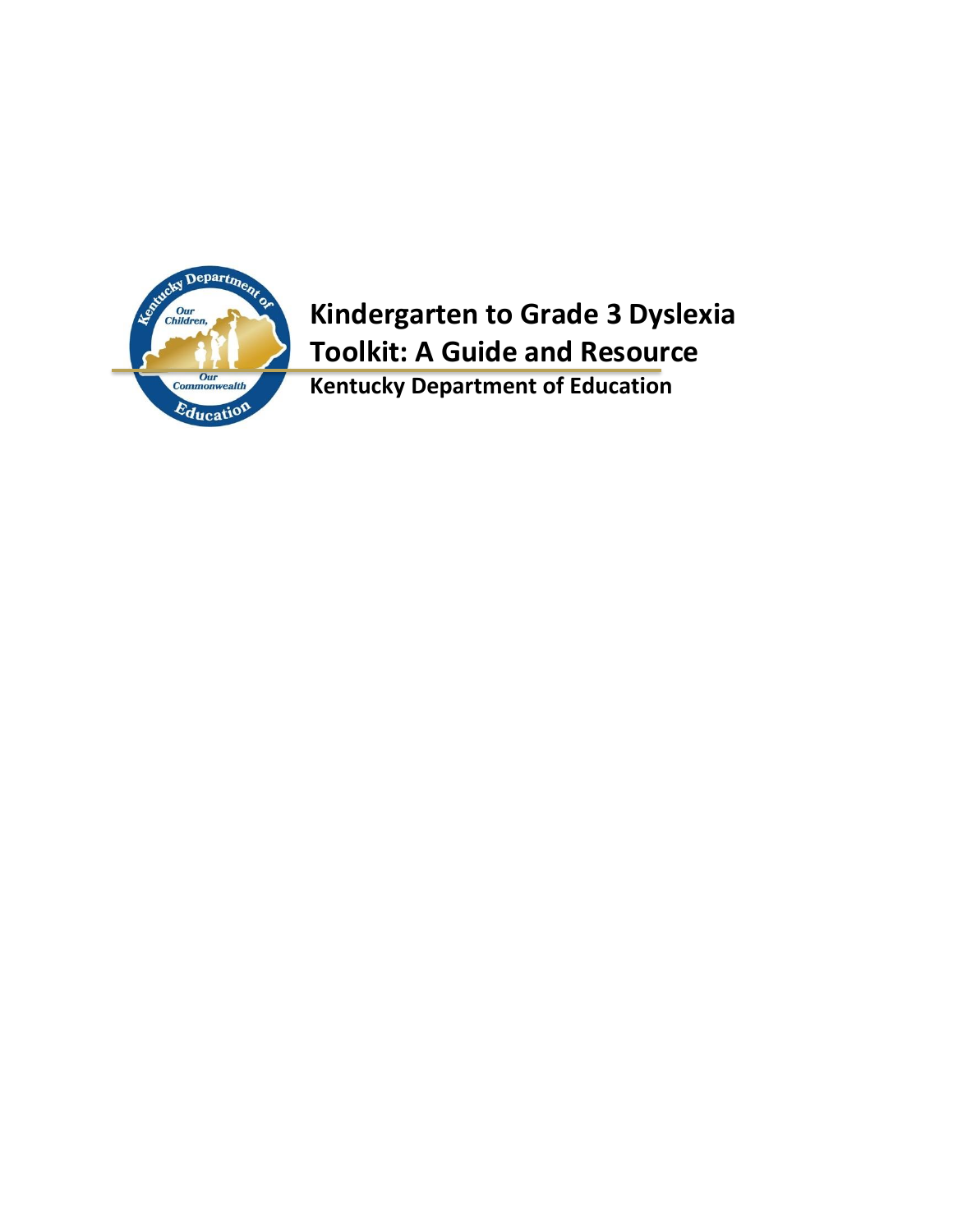## **Introduction**

The Kentucky Department of Education (KDE) developed the Kindergarten to Grade 3 Dyslexia Toolkit in response to The *Ready to Read Act* (House Bill 187, 2018). This toolkit provides educators and families with a useful resource to better meet the needs of students with dyslexia or those who display characteristics of dyslexia. This toolkit is intended to increase educators' knowledge of characteristics of dyslexia; appropriate teaching strategies to use when instructing students with dyslexia; and a process for identifying individual learning needs.

Dyslexia is a barrier to learning to read. Reading is an essential life skill – the basis for all other learning – which impacts success throughout school and beyond. Therefore, it is imperative teachers and families are equipped with appropriate tools to recognize the signs of dyslexia and the practices necessary to bridge this learning difficulty. Knowing dyslexia affects at least one in 10 people, schools need to be prepared to offer additional support and appropriate interventions for students with dyslexia to be successful (Dyslexia Help). Teachers need training to better recognize characteristics of dyslexia and use structured, multisensory approaches to teach and assist students to develop language and reading skills.

*Having dyslexia makes reading, and sometimes other skills, more difficult to acquire, but having dyslexia is not necessarily a barrier to success. In fact, many individuals with dyslexia have not only been successful, they have changed the world.*

*International Dyslexia Association Success Stories*

Identifying characteristics of dyslexia at an early age is key, and employing frequent formative assessment is essential for monitoring continued student success. Formative assessment enables teachers to better identify students who are not reading on grade level, provide additional interventions and supports, and monitor student progress toward meeting gradelevel goals. Along with strong, daily core instruction, effective intervention is essential for struggling readers. Helping struggling readers reach grade-level expectations is not as simple as providing more of the same type of instruction. These students need high-quality interventions that are evidence-based and designed specifically for their needs.

The KDE is pleased to offer this Dyslexia Toolkit to assist in building an understanding of dyslexia, early recognition of dyslexia characteristics and considerations for evidence-based instructional practices. It is important to note this is not an all-inclusive document, rather a tool to assist with the implementation of processes to better serve students with dyslexia.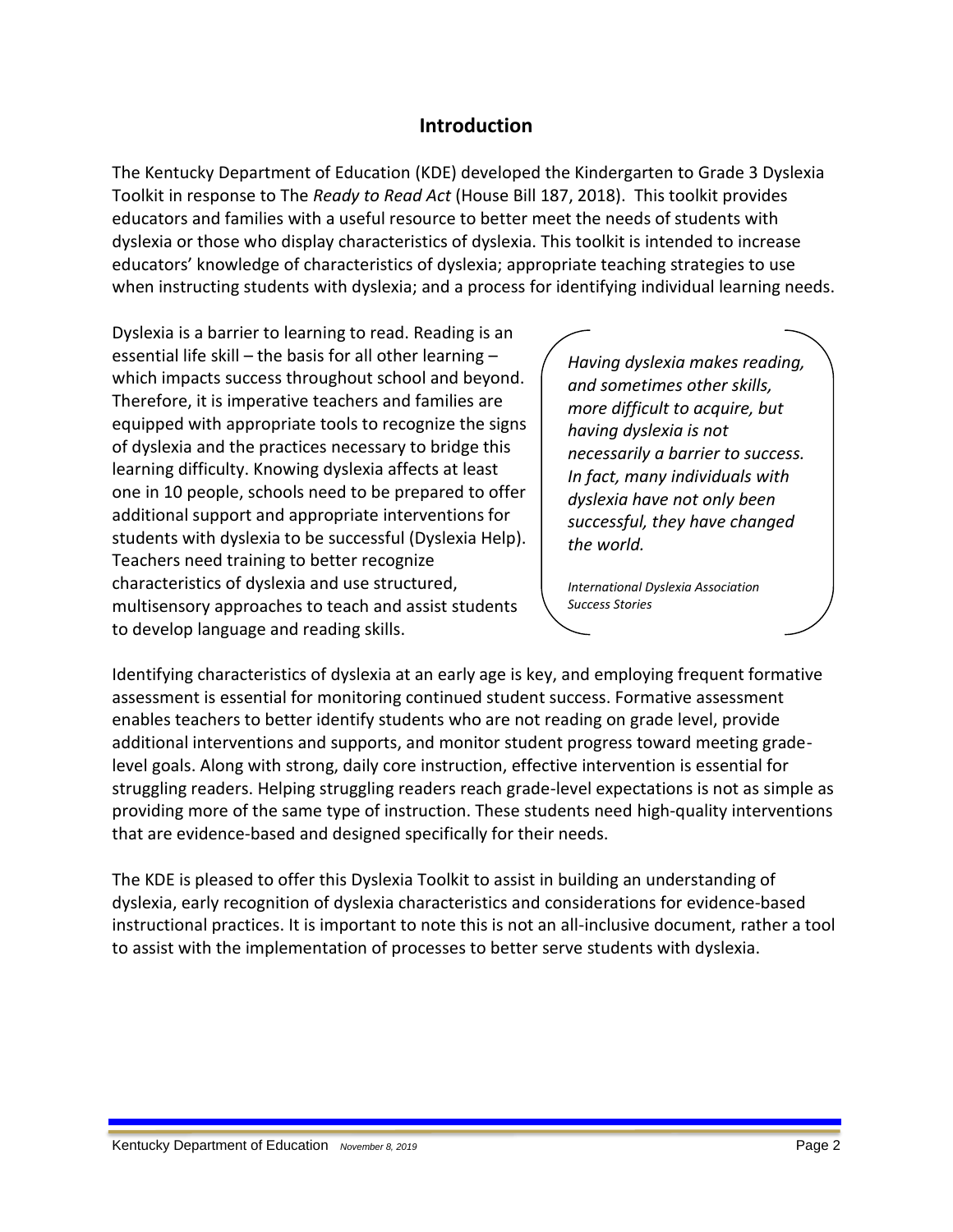## **Definition and Characteristics**

#### *Dyslexia: dys – difficulty with; lexia – language. Difficulty with language.*

Dyslexia, as defined in KRS 158.307, "means a specific learning disability that is neurological in origin. It is characterized by difficulties with accurate or fluent word recognition and by poor spelling and decoding abilities. These difficulties typically result from a deficit in the phonological component of language that is often unexpected in relation to other cognitive abilities and the provision of effective classroom instruction. Secondary consequences may include problems in reading comprehension and reduced reading experience that can impede the growth of vocabulary and background knowledge."

#### **Who can have dyslexia?**

Dyslexia occurs in individuals of all backgrounds and intellectual levels and can be hereditary. The proportion of boys and girls with dyslexia is about equal. It is unclear as to the exact cause of dyslexia, but research shows the brain of a person with dyslexia develops and functions differently than the brain of person without dyslexia. When students with dyslexia receive appropriate instruction, they can learn and be successful.

#### **Common Characteristics**

It is imperative to be able to recognize the characteristics of dyslexia. According to the International Dyslexia Association (2017) and Dylexia Help at the University of Michigan, general difficulties experienced by people with dyslexia may include the following:

- Difficulty learning letters and their sounds
- Difficulty remembering words
- Spoken language difficulties, but good understanding (comprehension) of oral language
- Reversal of letters and numerical sequences
- Flipping letters and numbers and/or writing them backwards past the age of 7 or 8
- Not seeing or acknowledging punctuation in written text
- Difficulty reading different styles of type
- Omission of words while reading
- Difficulty writing
- Confusion about directions in space or time
- Inconsistencies between potential and performance
- Difficulty telling time
- Memorizing number facts and correctly doing math operations
- Reading quickly enough to comprehend
- Difficulty learning to speak
- Difficulty spelling
- Difficulty learning a foreign language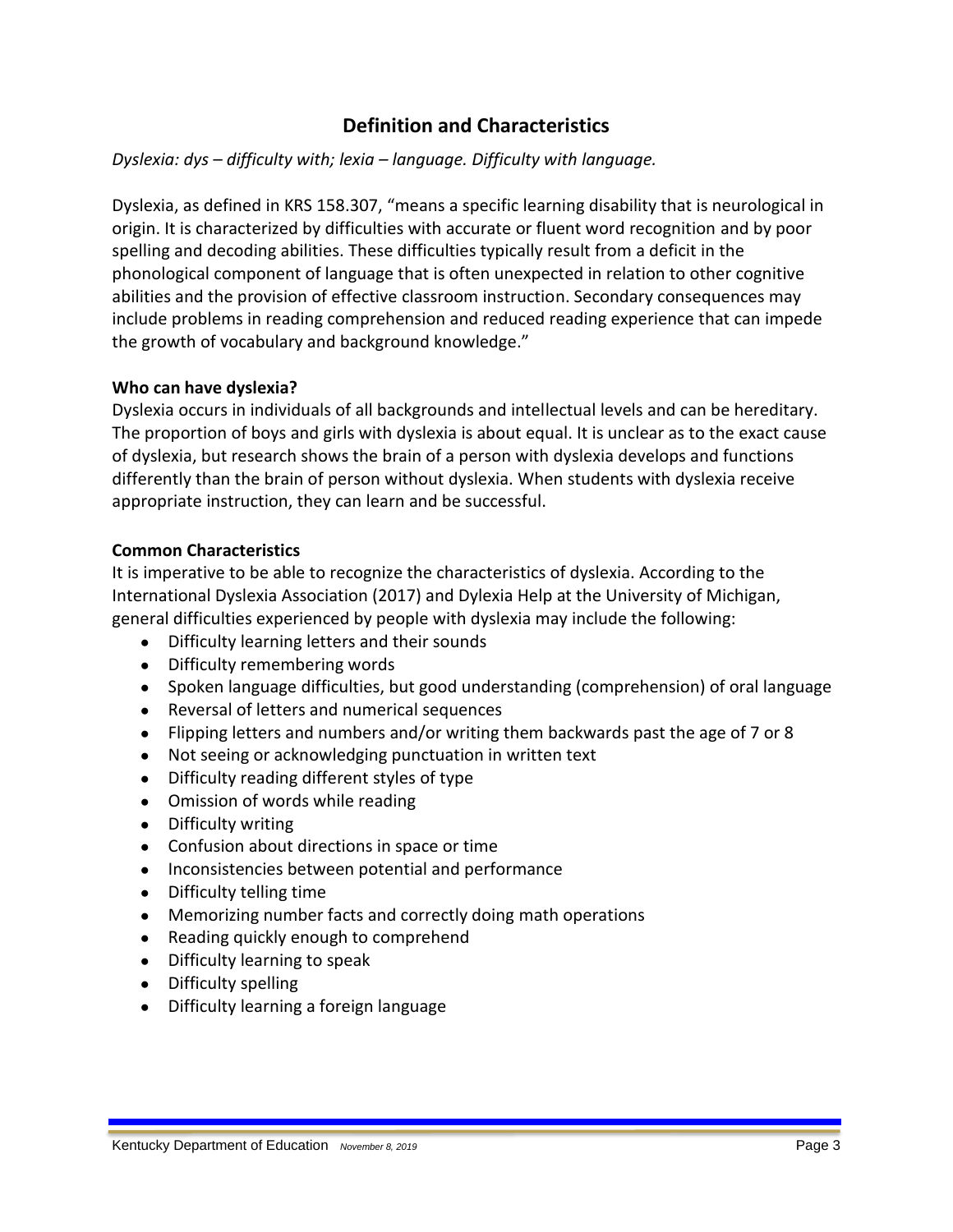Specific signs for elementary age children may include:

- Difficulty with remembering simple sequencing
- Understanding the rhyming of words
- Trouble recognizing words that begin with the same sound (bird, baby, and big all start with the *b*)
- Trouble easily clapping hands to rhythm of a song
- Difficulty with word retrieval
- Trouble remembering names or places and people
- Difficulty remembering spoken directions

Making assumptions about a child's reading difficulties based on a reading comprehension test or struggling phonological awareness is not a basis for determining dyslexia. Assessment of dyslexia should be situated coherently within a more general approach to the assessment and instruction of reading and literacy skills. Mistakenly referring to any and all reading problems as "dyslexia" (a label which should be restricted to cases of inherent and persistent phonological decoding difficulty) could result in ignoring other causes of reading difficulty that deserve equal attention, such as poor language skills, limited vocabulary, weak executive function, visual or cognitive impairment or limited prior knowledge (e.g., content knowledge). These problems all create reading difficulty, but do not qualify as dyslexia. However, they must be addressed if a child is to develop as a reader.

## **Evidence-based Systematic and Cumulative Instruction for Students with Dyslexia**

According to the National Institute for Child Health and Human Development (NICHD), Congress asked NICHD and the U.S. Department of Education (ED) to form the National Reading Panel (NRP) in 1997. The teachers, administrators and reading research scientists of the NRP evaluated existing research about reading and, based on the evidence, determined what methods work best for teaching children to read. The NRP emphasized the importance of providing students with reading instruction supported by scientifically-based research consisting of five key components: phonemic awareness, phonics, vocabulary, fluency and comprehension. While students with dyslexia may benefit from this instruction as described by the NRP for typical developing readers, they are not likely to overcome reading difficulties without receiving reading instruction specifically designed for dyslexia. In order for a student with dyslexia to achieve the goal of reading efficiently, appropriate reading, writing and spelling instruction should be offered in a one-on-one or small group setting.

Systematic and cumulative instructional components specifically designed for dyslexia include:

● Phonemic awareness - Instruction on phonemic awareness enables students to detect, segment, blend and manipulate sounds in spoken language. A phoneme, the smallest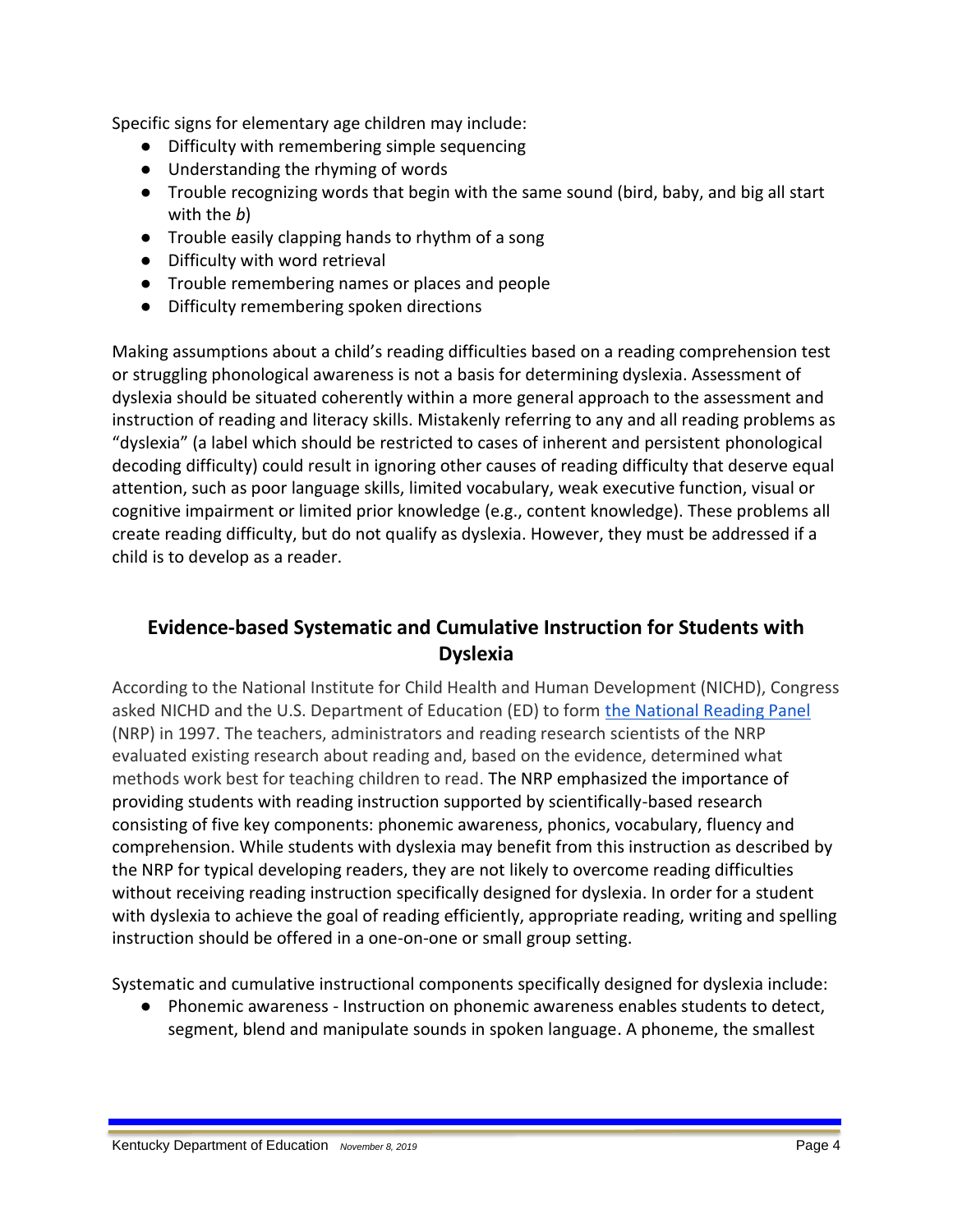unit of sound in a given language, is distinct from other sounds in the language. Once students have developed phonemic awareness, they must learn how to associate the phonemes to symbols or printed letters. Explicit instruction on phonemic awareness and sound-symbol association helps children learn to both read and spell;

- Systematic phonics instruction Phonics teaches students about the relationship between phonemes and printed letters. Words carry meaning because they are made of sounds and sounds are written with letters in the right sequence. Students with this understanding can blend sounds associated with letters into words and can separate words into component sounds for spelling and writing. Phonological memory must be strong in order for readers to remember sequences of unfamiliar sounds, store sound sequences in short-term memory and recall words from short-term memory;
- Language structure instruction Language study encompasses morphology (the study of meaningful units of language such as prefixes, suffixes, and roots), semantics (ways that language conveys meaning), syntax (sentence structure) and pragmatics (how to use language in a particular context);
- Linguistics instruction Linguistics instruction should be directed toward proficiency and fluency with the patterns of language so that words and sentences are the carriers of meaning. Reading fluently improves students' abilities to recognize new words, read with greater accuracy and expression, and better comprehend what they read; and
- Process-oriented instruction The procedures or strategies for decoding, encoding, word recognition, vocabulary, fluency and comprehension must be taught explicitly and directly so that students learn the skills needed to become independent readers.

#### **Instructional Approaches for Students with Dyslexia**

The following instructional approaches are components of multisensory, systematic, specific language-based reading programs that are specifically designed for dyslexia:

- Explicit, direct instruction that is systematic (structured), sequential and cumulative. Instruction is organized and presented in a way that follows a logical sequential plan, fits the nature of language (alphabetic principle) with no assumption of prior skills or language knowledge, and maximizes student engagement. This instruction proceeds at a rate commensurate with students' needs, ability level and demonstration of progress;
- Individualized instruction that meets the specific learning needs of each individual student in a small group setting using a reading curriculum that matches each student's individual ability level;
- Intensive, highly concentrated instruction that maximizes student engagement, uses specialized methods and materials, and produces results;
- Meaning-based instruction that is directed toward purposeful reading and writing, with an emphasis on comprehension and composition; and
- Multisensory instruction that incorporates the simultaneous use of two or more sensory pathways (auditory, visual, kinesthetic, tactile) during teacher presentations and student practice.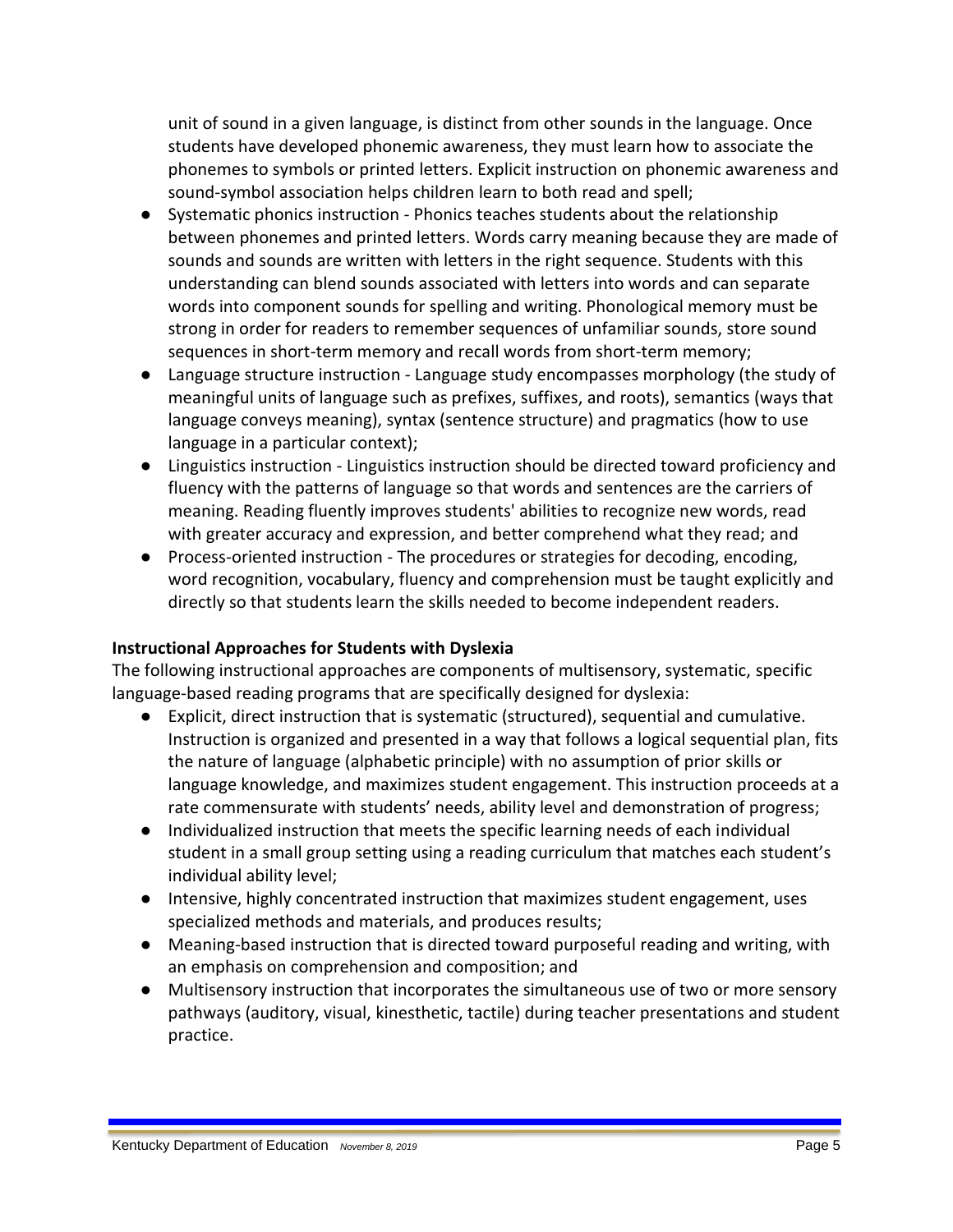The What Works Clearinghouse (WWC) provides information related to K-3 programs that have demonstrated strong to moderate evidence for effectiveness in teaching alphabetics, reading fluency, early reading/writing, literacy achievement and functional abilities for students with disabilities, such as, but not limited to, dyslexia. These are listed in order of strength of positive outcomes and the grade level examined is indicated in parentheses. To access this information, visit the [WWC website.](https://ies.ed.gov/ncee/wwc/FWW/Results?filters=,Literacy&customOutcomeFilters=Functional-abilities,Alphabetics,Early-reading/writing,Literacy-achievement,Phonological-processing,Reading-fluency,)

#### **Best Practices Toward Meaning-Centered Reading and Writing**

Guided reading, read-alouds, discussion and verbal memory-related performance, small group work, sustained reading practice, writing about reading and free writing may all facilitate meaning-centered literacy skills. It should be kept in mind that reading and writing is to communicate meaning. A reader reads to determine the intentions of the author. A successful reader, whether of informational texts, narrative stories, essays expressing opinions, arguments, world literature or poetry, requires that the reader make some sense of the text.

The importance of this insight for struggling readers is that students with dyslexia, can become distracted by the phonological decoding challenges of reading that they forget the purpose of the exercise. Readers with dyslexia also may have difficulties with language comprehension, such as limited vocabulary and a restricted repertoire of easily recognized grammatical patterns.

Some students come to kindergarten with these language development issues and it is a mistake to wait until grade 4 to begin serious attention on comprehension, believing that decoding must be mastered entirely before meaning can be addressed in reading. Decoding instruction often can be incorporated with meaning-centered activities. For instance, learning rhyme patterns can lead to the writing of rhymed poetry for Valentine's Day or Mother's Day cards. Enjoyable and meaningful experiences with texts, centered on reading and writing for meaning, provides students greater motivation and determination to persist during decoding instruction and intervention.

## **Classroom Strategies for Students with Dyslexia**

To support the success of students with dyslexia, teachers can implement strategies to accommodate their academic needs and address the challenges students face across all learning environments. The following examples offer strategies for providing support involving materials, instruction and student performance. For a comprehensive list of these strategies, see [International Dyslexia Association's guidance for the class](https://dyslexiaida.org/wp-content/uploads/2015/01/DITC-Handbook.pdf)room.

- Clarify or simplify written directions
- Present the work in small amounts
- Highlight essential information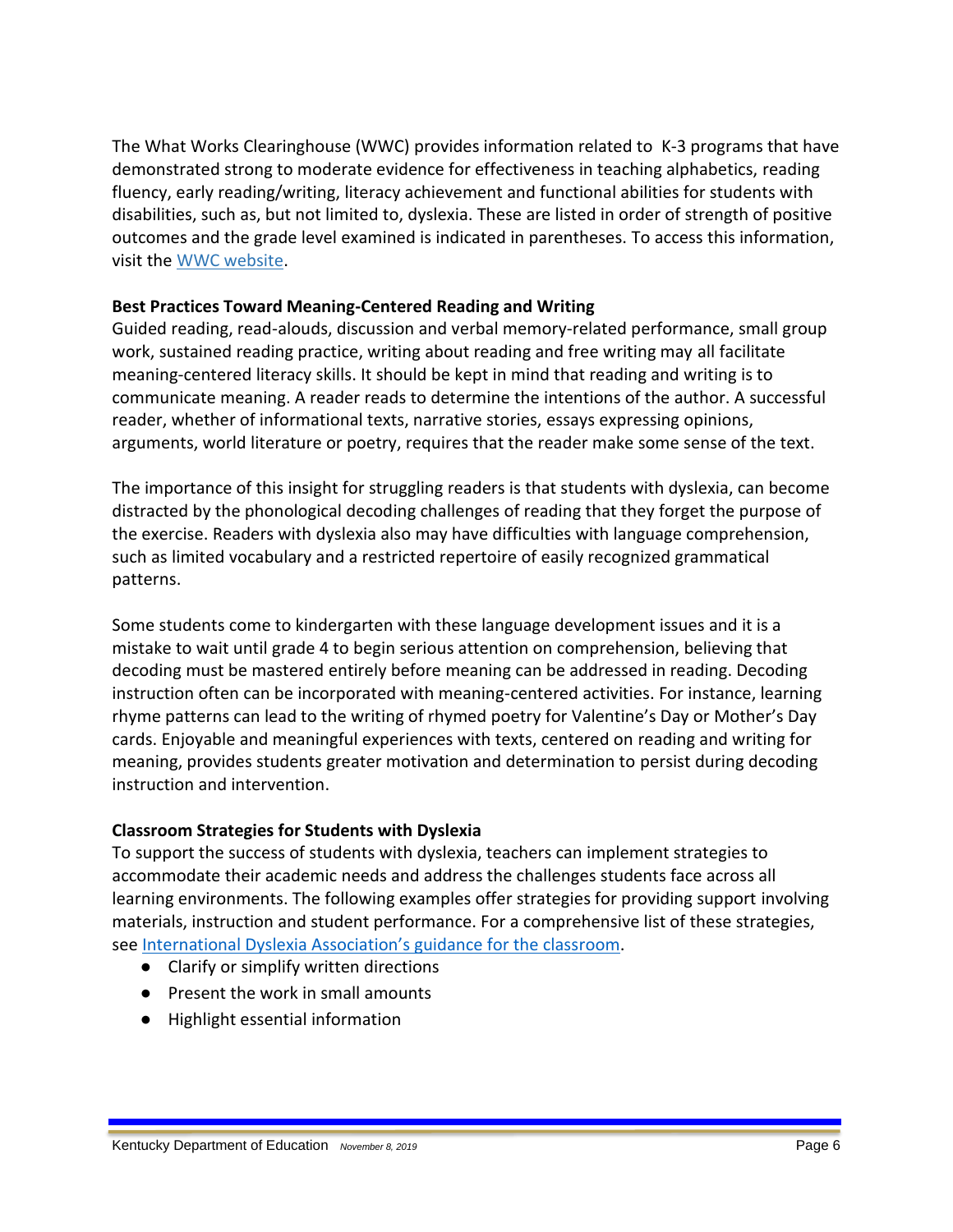- Block out extraneous stimuli on a page
- Use explicit teaching procedures
- Repeat directions
- Use balanced presentations and activities
- Use graphic organizers
- Change response mode for assessment of learning
- Encourage students to use multisensory techniques, such as subvocalization
- Allow students to use an instrument (pencil, index card, window card) to alleviate tracking issues

## **Dyslexia Screening and Reading Assessments**

Dyslexia manifests as a phonological processing difficulty and can be identified by difficulty in rapidly matching letters and sounds while sounding out alphabetic texts. This is due to poor decoding skills (i.e., the ability to rapidly and accurately recognize word forms in printed text).

Therefore, to screen for dyslexia, a reading assessment should measure decoding ability, as opposed to language comprehension or other secondary symptoms such as general reading ability, mental fatigue or demotivation. These all can result from dyslexia, but they also can result from other causes and thus are not definitive indicators of dyslexia.

Since these types of reading difficulties associated with dyslexia can grow in a snowball effect from decoding difficulty leading to poor reading fluency, spelling, vocabulary and eventually comprehension issues, it is important that screenings and interventions are implemented early in a child's school experience.

#### **Universal Screeners**

Universal screening, is defined in the KDE's *A Guide to the Kentucky System of Interventions*, as a short, systematic assessment of all children within a grade range (or class or school building) to determine reading ability. It is not meant to be an in-depth assessment or provide any sort of diagnosis, but rather to be one of the first pieces of data for determining individual student instructional needs.

Universal screenings are administered at the beginning of the school year to evaluate student progress and determine which students need further reading diagnostic assessment.

Educational research shows that when students are provided intervention or additional direct instruction as early as kindergarten when their learning gap is small, they are more likely to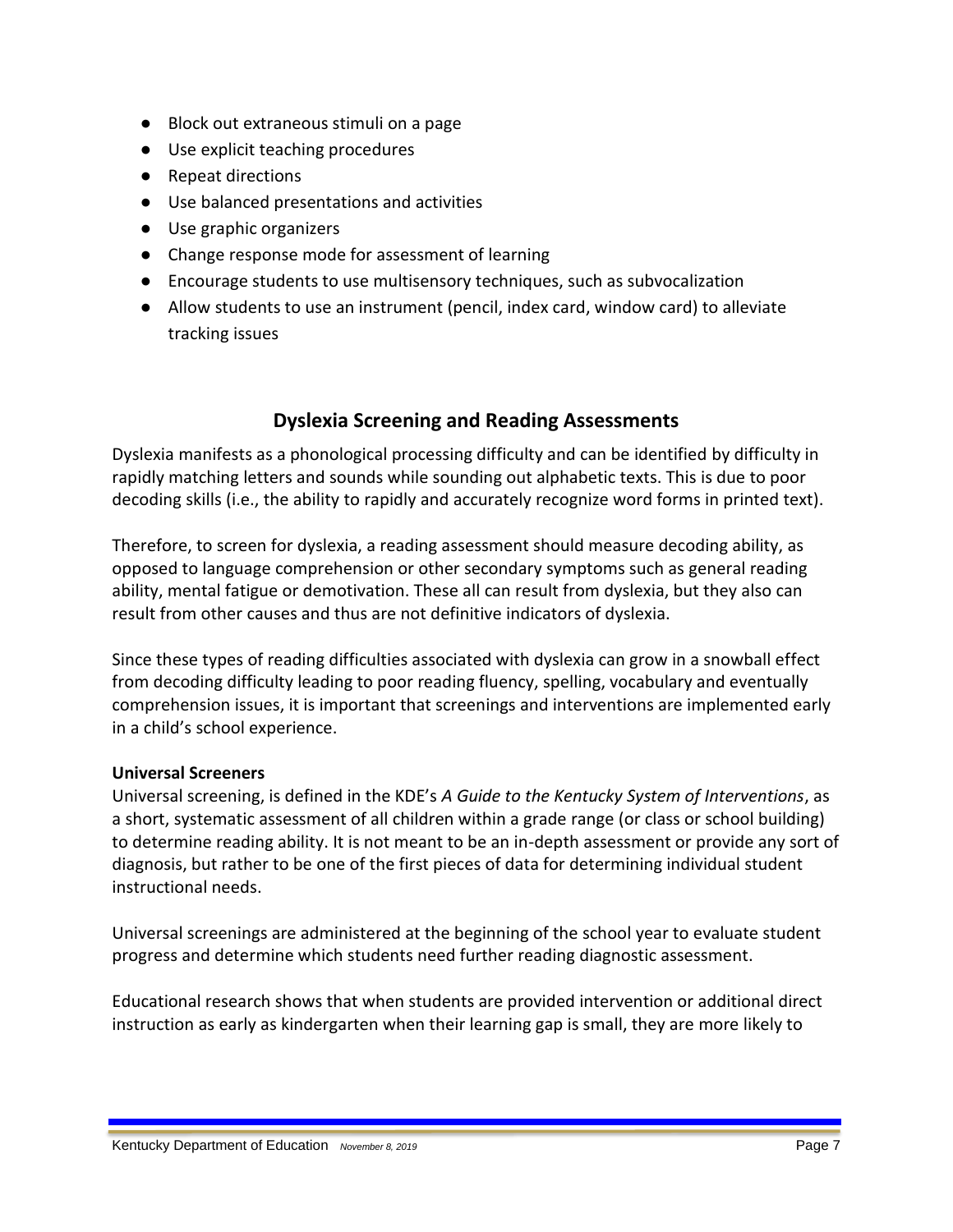catch up and not require an identification for a specific learning disability. Therefore, early screening and Response to Intervention (RtI) are critical components for student success (International Dyslexia Association, 2017).

When school teams interpret universal screening results, they should keep in mind that reading diagnostic assessments have components targeting decoding difficulties also include components such as oral language comprehension difficulties. A child may have more than one of these issues, but when considering dyslexia, it is decoding difficulties that are most significant.

If a child has poor decoding ability (determined by universal screener or teacher or parent observation), it is useful to further assess for the following decoding sub processes:

- [Phonological awareness](#page-23-0) and [phonemic awareness](#page-23-1)
- Sound symbol recognition
- Alphabet knowledge
- [Decoding skills](#page-21-0)
- [Encoding skills](#page-22-0)
- Rapid naming

These essentially are the components taught through Phonemic Awareness and Phonics instruction, two of the "Five Pillars of Reading" that make up a standard early reading curriculum (the other three being Fluency, Vocabulary and Comprehension; National Reading Panel, 2001). These phonemic and decoding subskills are assessed adequately by most reading inventory assessments and are in use by schools with a trained reading interventionist or reading specialist on staff.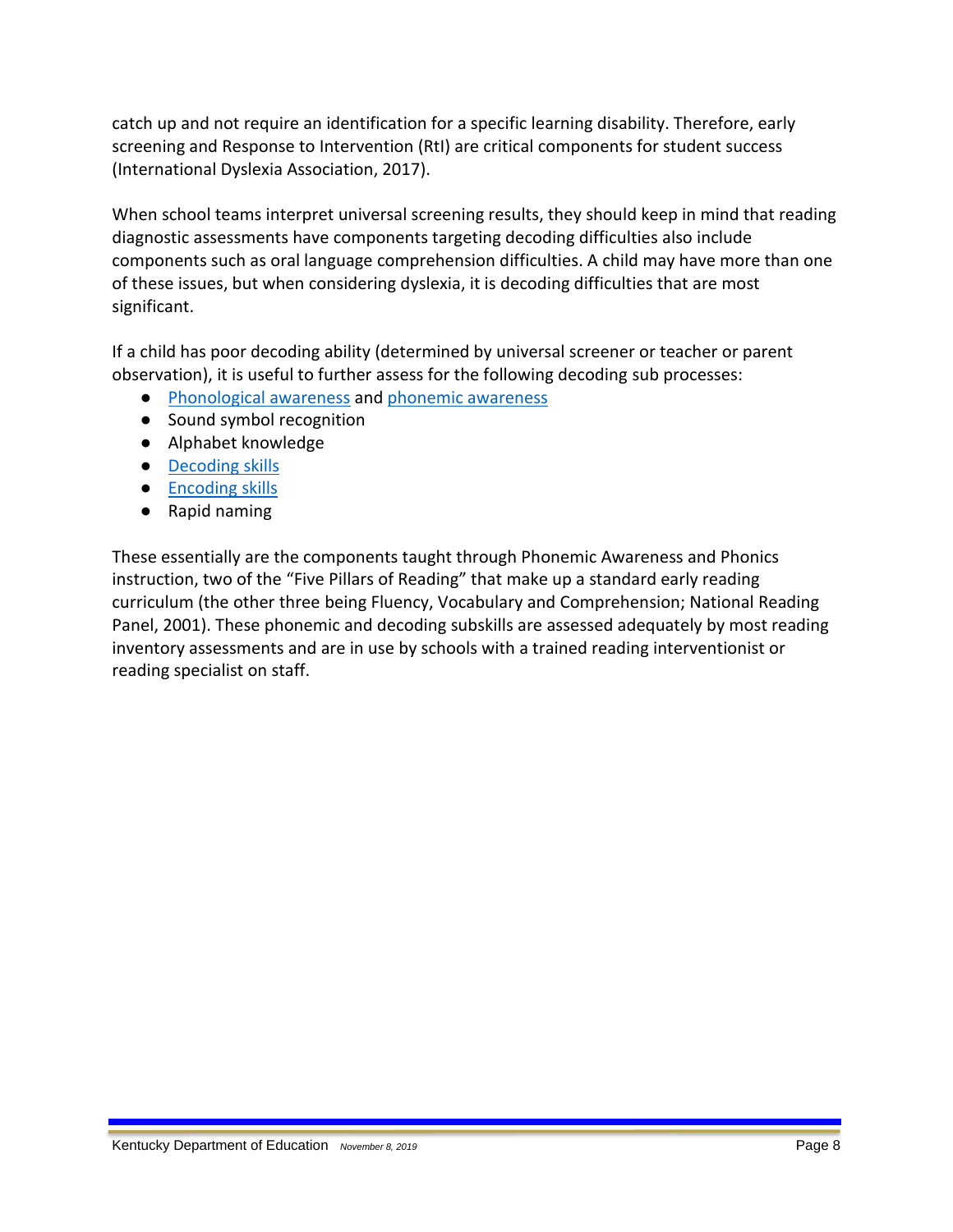# TYPICAL SCREENING MEASURE COMPONENTS ACCORDING TO THE INTERNATIONAL DYSLEXIA ASSOCIATION



## **Screening vs. Evaluation**

The Code of Federal Regulations (CFR) § 300.302 states the screening of a student by a teacher or specialist to determine appropriate instructional strategies for curriculum implementation shall not be considered to be an evaluation for eligibility for special education and related services under the Individuals with Disabilities Education Act (IDEA).

The Federal Register includes a response to a public comment requesting clarification on the difference between screening and evaluation and recommended federal regulations include specific examples of what constitutes screening, including testing instruments that are appropriate to be used for screening to determine appropriate instructional strategies (Volume 71, Number 156 page 46639). The discussion of the comments states an "evaluation" as used in the Act refers to an individual assessment for eligibility for special education and related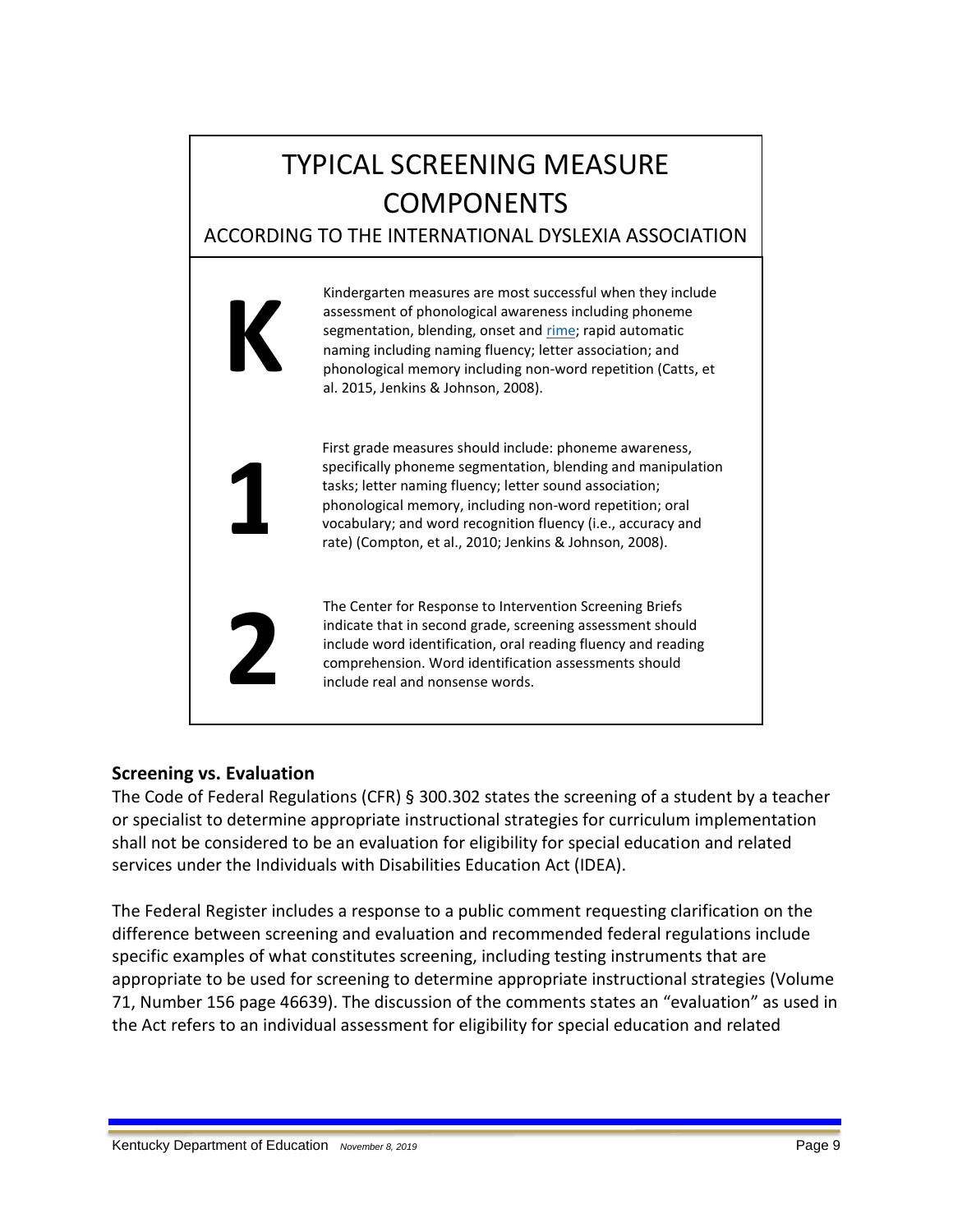services consistent with the evaluation procedures in § 300.301 – § 300.311. "Screening," as used in § 300.302 refers to a process that a teacher or specialist uses to determine appropriate instructional strategies. Screening is typically a relative and quick process that can be used with groups of children because such screening is not considered an evaluation under § 300.301 – § 300.311 to determine eligibility for special education services, parental consent is not required.

## **Tiered Interventions and Supports**

Students who consistently struggle with grade-level reading skills are required to be provided with targeted, tiered intervention supports. [Kentucky's System of Interventions](https://education.ky.gov/educational/int/ksi/Documents/KSIRtIGuidanceDocument.pdf) (KSI) framework provides a systematic, comprehensive multi-tiered system of supports to address academic and behavioral needs for all students, preschool through grade 12. The KSI framework emphasizes optimizing instruction through targeted accelerated learning, development of teacher expertise and responsiveness to the needs of all learners. What is effective for every learner, including those students identified with or displaying characteristics of dyslexia, is a systematic and ongoing assessment of their academic and behavioral needs and using the data in collaborative conversations with parents/guardians and educators in the interest of preparing students to be transition ready. It is important to consider that intervention programming is not a plan that helps a student qualify for special education services.

Tiered interventions are provided to assist students who are struggling with academic or behavior goals and are not performing at grade level standards with their peers. Intervention programming provides the structures needed for closing achievement gaps, aiming to help the student experience growth and achievement. Instruction through the three tiers should be a flexible and fluid process based on student assessment data to provide continuous progress so students are successful. The KDE's *KSI RtI Guidance Document* describes the three tiers as follows:

#### **Tier 1: Universal/Core Instruction**

Tier I is the highly effective, culturally responsive, evidence-based core or universal instruction, provided to all students, including those with or displaying characteristics of dyslexia, in the general education classroom. General education teachers implement evidence-based curriculum and/or strategies with fidelity for both academic and behavioral instruction. About eighty percent of students will succeed with evidence-based curriculum, appropriate instructional practices and differentiation to teach academic and behavioral content.

## **Tier 2: Targeted Instruction**

Tier 2 provides Tier 1 core/universal instruction in addition to academic and behavioral interventions for any students, including those with or displaying characteristics of dyslexia, not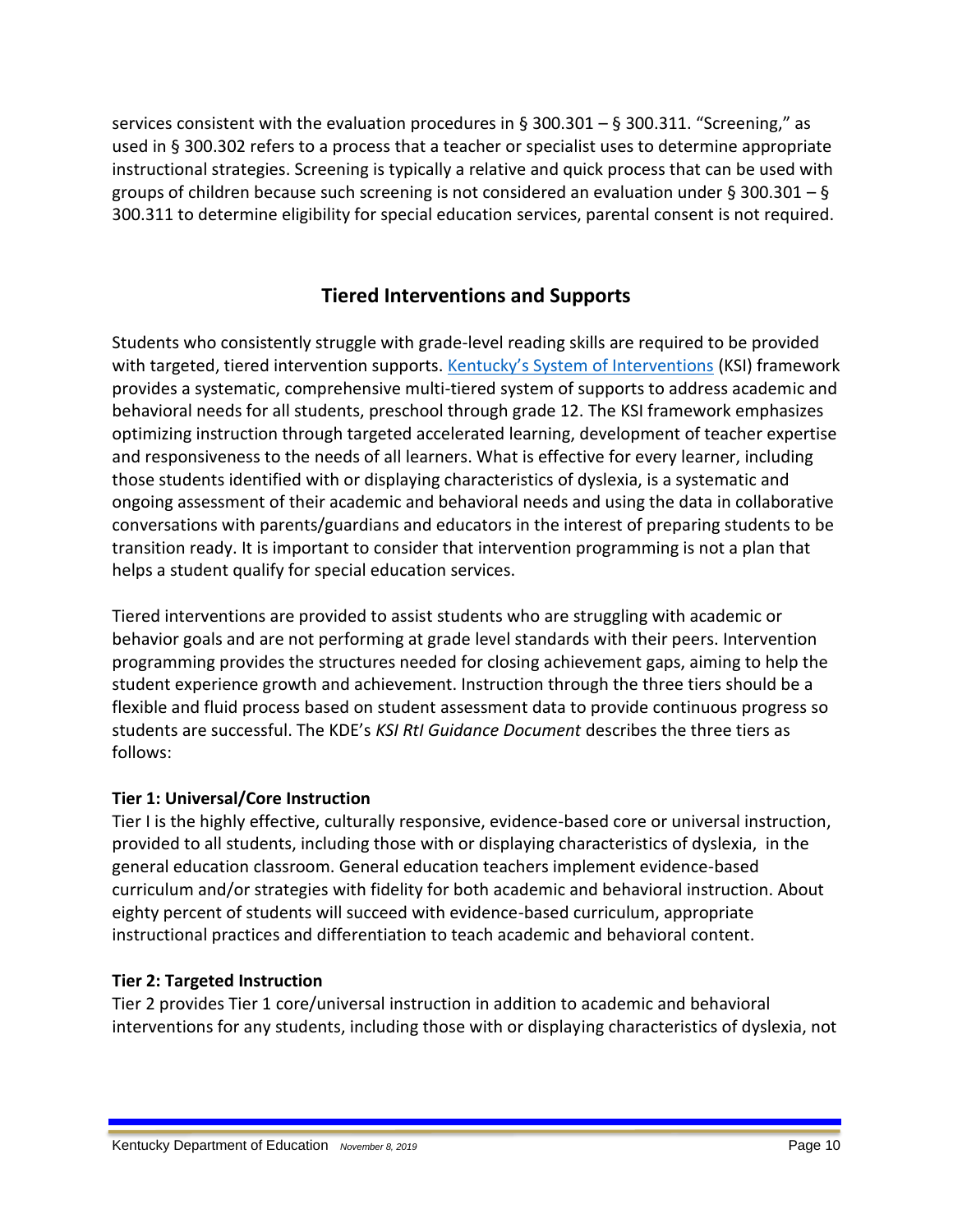making adequate progress or who have exceeded the standards. Students in Tier 2 receive increasingly targeted academic or behavioral instruction matched to their needs based on results of continuous progress monitoring. Instruction in Tier 2 can involve small groups of students or individualized intervention strategies focused on the targeted area/s.

For students with learning/behavioral difficulties or other instructional needs, Tier 2 is intended to address needs and provide support to be successful in Tier 1. For students with high abilities and others exceeding advanced expectations, Tier 2 is designed to provide further challenges that are differentiated for pace, content and complexity.

#### **Tier 3: Intensive Instruction**

Tier 3 provides Tier 1 core instruction in addition to interventions for students, including those with or displaying characteristics of dyslexia, not making adequate progress in the curriculum and Tier 2. Tier 3 interventions are more intensive to the student's individual academic or behavioral needs and the student's progress is monitored more frequently.

For students with learning/behavioral difficulties or other instructional needs, Tier 3 is intended to provide more intense, individualized instruction based on student needs and address concerns that have continued even with the support of instruction in Tiers 1 and 2. For students with high abilities and others exceeding advanced expectations, Tier 3 is designed to provide intensive instruction and/or highly individualized challenges.

#### **Managing the Intervention Program**

In order to help each, individual child reach proficiency, especially with regards to reading difficulties, a system of intervention is critical. Schools should have a plan for RtI in place that allows for early detection of learning difficulties, allocating resources and time to the plan, and a data collection and monitoring system for data-informed decisions.

For more information on how to implement the tiers of instruction and intervention in a classroom or how to evaluate a school intervention program, there are many available resources such as:

- Kentucky System of Intervention (KSI). *KSI RtI Guidance Document*.
- DuFour, Richard, et al. *Whatever It Takes: How Professional Learning Communities Respond When Kids Don't Learn*
- Matzke, Laurie. *RTI in Title I: Tools and Guidance to Get it Right*
- McCook, John E. Ed.D. *The RtI Guide: Developing and Implementing a Model in Your Schools*
- Catts, H.W., et al. *Early Identification of Reading Disabilities Within an RTI Framework.*
- RTI Action Network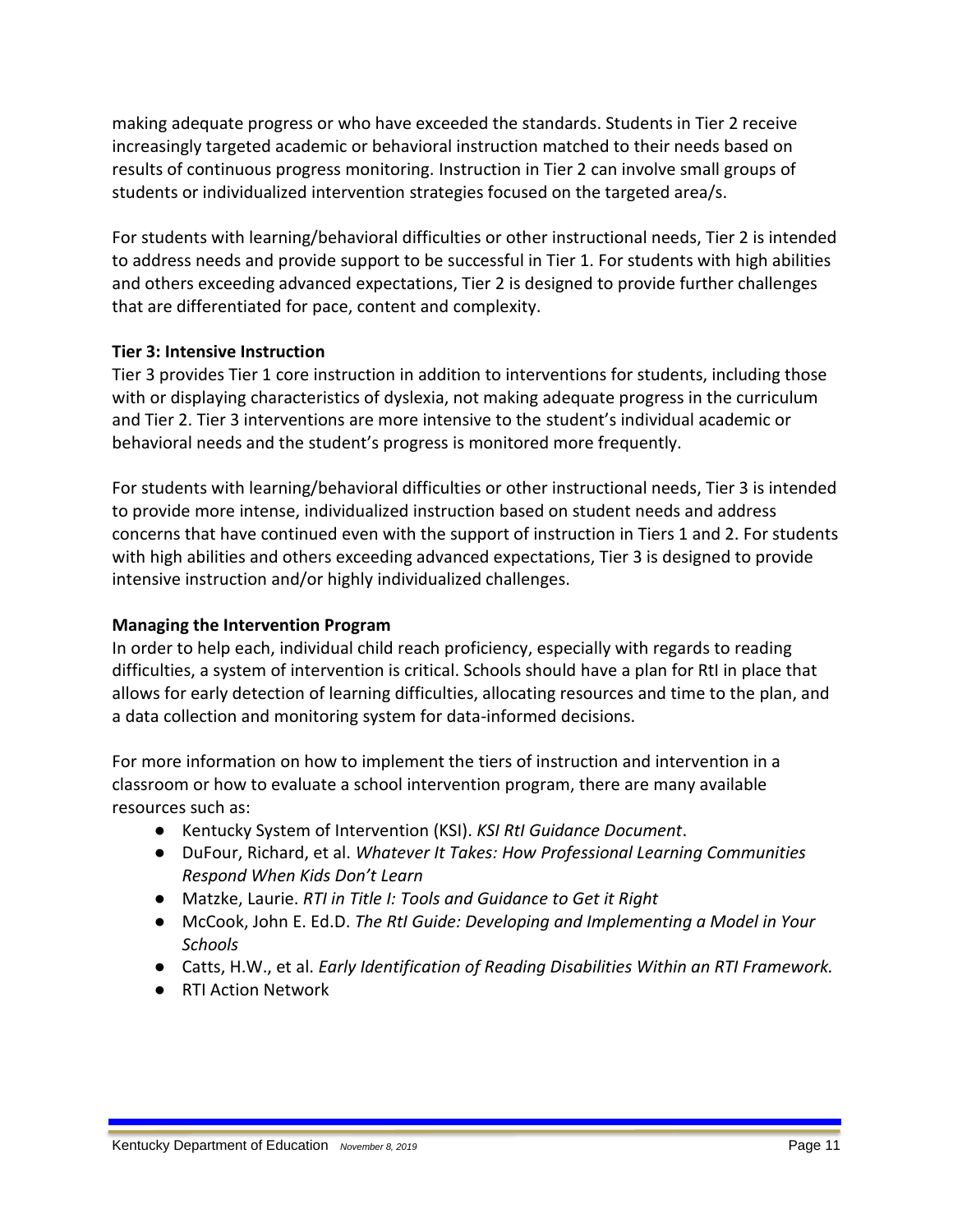## **Instructional Plans for Students with Dyslexia**

When designing instructional plans for students with dyslexia, a student's instructional team may design a combination of instruction and accommodations to meet the needs for each student. Identifying the individual strengths and challenges of each student to select specific interventions provides the opportunity for academic achievement. A student with dyslexia may fully participate in classroom instruction and demonstrate their learning when appropriate accommodations have been identified.

In the classroom setting, teachers should consider the method of instruction, the format of the assignment, how the lesson is presented, and the quantity of reading, writing and practice items within an assignment. When determining assignments, they should reflect on the purpose of the assignment, the best format for presenting the content, the steps required to completing the assignment, and what strategies would be helpful in order for ALL students to be successful.

October 2015, the United States Department of Education's (USED) Office of Special Education and Rehabilitative Services (OSERS) issued a Dear Colleague Letter that provided dyslexia guidance. In the Dear Colleague Letter, the OSERS noted it received feedback from stakeholders who believed state education agencies (SEAs) and local education agencies (LEAs) were reluctant to reference or use dyslexia, dyscalculia and dysgraphia in evaluations, eligibility determinations or in developing the individualized education program (IEP) under the IDEA. The purpose of the letter was to clarify that there is nothing in the IDEA to prohibit the use of the terms dyslexia, dyscalculia and dysgraphia in IDEA evaluation, eligibility determinations or IEP documents.

Under the IDEA and its implementing regulations, "specific learning disability" (SLD) is defined, in part, as "a disorder in one or more of the basic psychological processes involved in understanding or in using language, spoken or written, that may manifest itself in the imperfect ability to listen, think, speak, read, write, spell or to do mathematical calculations, including conditions such as perceptual disabilities, brain injury, minimal brain dysfunction, *dyslexia* and developmental aphasia" (20 U.S.C. §1401(30) and 34 CFR §300.8(c)(10)).

In determining whether a child has a disability under the IDEA, including a specific learning disability, and is eligible to receive special education and related services because of that disability, the LEA must conduct a comprehensive evaluation under §300.304, which requires the use of a variety of assessment tools and strategies to gather relevant functional, developmental and academic information about the child.

The [Dear Colleague Letter](https://www2.ed.gov/policy/speced/guid/idea/memosdcltrs/guidance-on-dyslexia-10-2015.pdf) may be accessed via the following link[:](https://www2.ed.gov/policy/speced/guid/idea/memosdcltrs/guidance-on-dyslexia-10-2015.pdf) <https://www2.ed.gov/policy/speced/guid/idea/memosdcltrs/guidance-on-dyslexia-10-2015.pdf>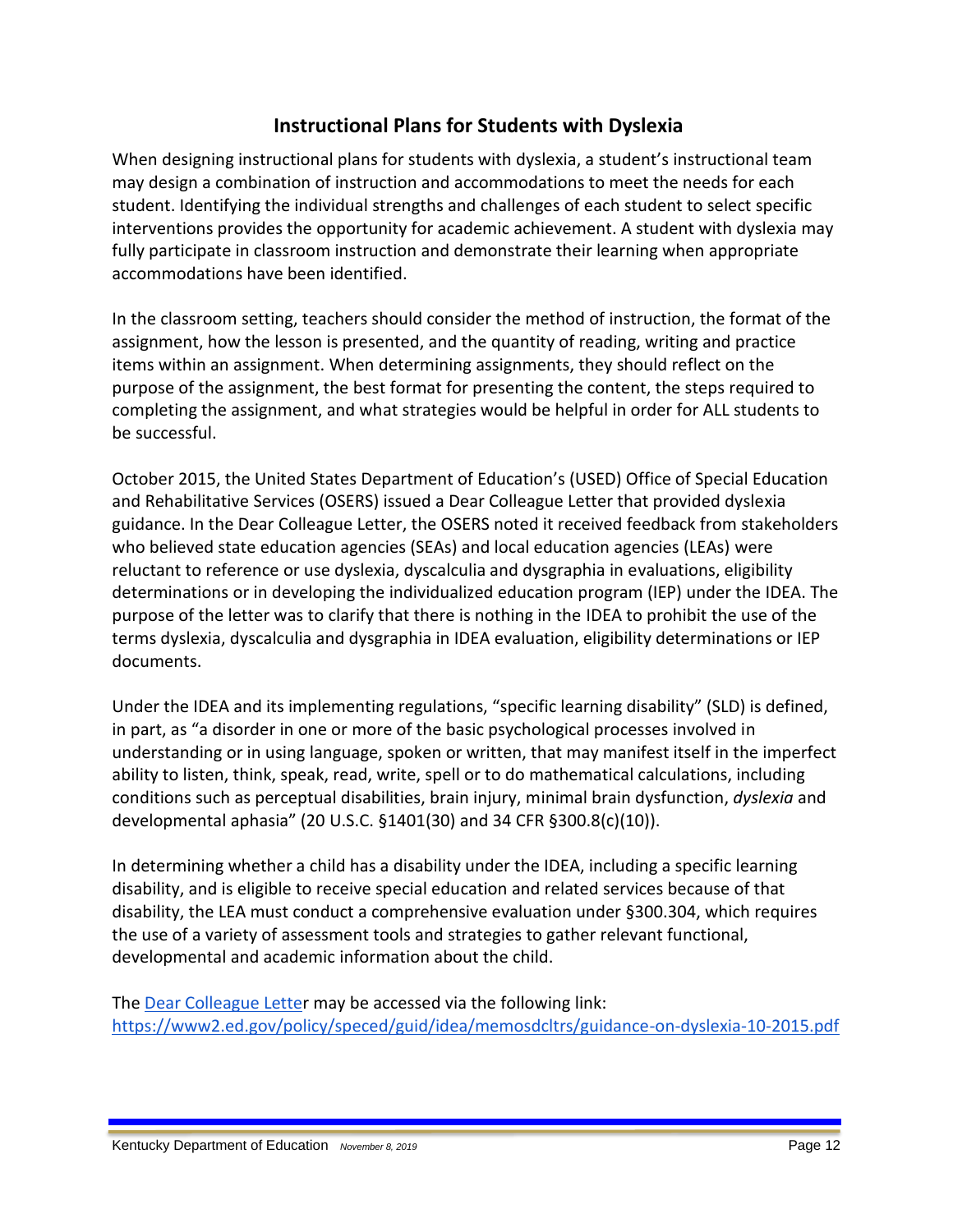#### **Kentucky Administrative Regulations**

In Kentucky, SLD is defined as a disorder that adversely affects the ability to acquire, comprehend or apply reading, mathematical, writing, reasoning, listening or speaking skills to the extent that specially designed instruction is required to benefit from education. The SLD may include dyslexia, dyscalculia, dysgraphia, developmental aphasia and perceptual/motor disabilities. The term does not include deficits that are the result of other primary determinant or disabling factors such as vision, hearing, motor impairment, intellectual (mental) disability, emotional-behavioral disability, environmental or economic disadvantaged, cultural factors, limited English proficiency or lack of relevant research-based instruction in the deficit area (707 KAR 1:002 Section 1 (59).

#### **Parent Notification of Referral:** 707 KAR 1:340, Sections 3 and 5

When a decision is made for a written referral as part of a special education comprehensive evaluation, parents must be notified and written permission obtained.

#### **Planning and Conducting a Comprehensive Evaluation:** 707 KAR 1:300

The SLD eligibility determination process is a systematic approach that schools use to determine whether a student does or does not have a SLD as defined in the state regulations.

The Admissions and Release Committee (ARC) is responsible for planning and conducting a comprehensive evaluation that must include a variety of technically-sound assessment tools, interventions and observations to gather relevant academic information about the student, including information provided by the parent. It is not permissible to use any single measure or assessment as the sole criterion for determining whether the child has a SLD.

When all evaluation data have been collected, the ARC must follow procedural safeguards for prior written notice for an ARC to review the data and determine eligibility.

## **Determining Eligibility:** 707 KAR 1:310

Within 60 school days of receipt of signed written parental consent, the ARC must meet to review all the data and make an eligibility determination using the Learning Disability (LD) tables accessible via the KDE or a non-standard score method when standardized normative measures of ability and achievement are invalid or not available.

All components of required documentation for SLD Eligibility must be considered. (See Required Components, beginning on page 6).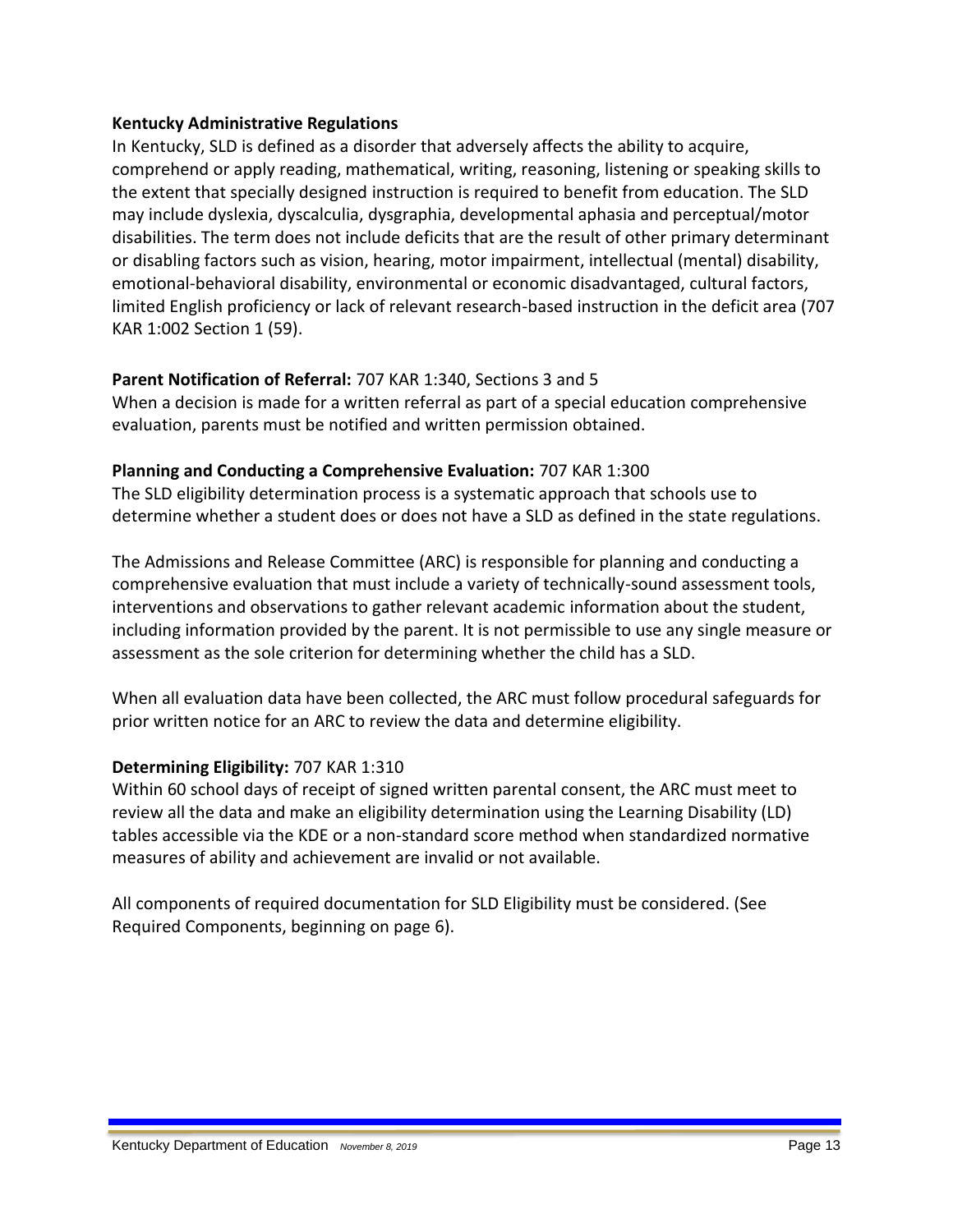#### **Developing the Individual Education Program (IEP):** 707 KAR 1:320

Once eligibility has been determined, the ARC shall develop a standards-based IEP for the student. Th[e](http://education.ky.gov/specialed/excep/Pages/IEP-Guidance-and-Documents.aspx) [Guidance Document for Individual Education Program \(IEP\) Development](http://education.ky.gov/specialed/excep/Pages/IEP-Guidance-and-Documents.aspx) provides instructions and examples for the ARC members on how to write standards-based IEPs.

#### **Exclusionary Factors:** 707 KAR 1:310, Section 2(8)

SLD eligibility determination requires that the following be ruled out as the primary cause(s) of the student's learning deficits:

- Visual Disability
- Hearing Disability
- Motor Disability
- Intellectual (Mental) Disability
- Emotional-Behavioral Disability
- Cultural Factors
- Environmental or Economic Disadvantage
- Limited English Proficiency

It is important to note that while dyslexia may adversely affect a student's educational performance in many ways, a medical diagnosis of dyslexia does not automatically mean the student should have an IEP. Kentucky requires academic performance to be evaluated for an adverse effect by an ARC to determine eligibility for special education services.

Additional guidance for developing and implementing appropriate IEPs and SLD guidance may be found on th[e](https://education.ky.gov/specialed/excep/forms/Pages/IEP-Guidance-and-Documents.aspx) [KDE website.](https://education.ky.gov/specialed/excep/forms/Pages/IEP-Guidance-and-Documents.aspx)

#### **Specially-Designed Instruction**

Specially-designed instruction (SDI) ensures that, when appropriate, schools will adapt the content, methodology or delivery of instruction to address the unique needs of a child with a disability and ensure access of the child to the general curriculum (707 KAR 1:002). In its simplest form, SDI is what the teacher does through instructional practices. SDI incorporates specific strategies that build on the individual student's strengths while addressing specific areas for academic, behavioral or social improvement. Some examples of SDI may include, but are not limited to the following:

- Explicit Instruction
- Meaning strategies
- Auditory strategies including language structure
- Grapho-phonic strategies
- Visual strategies including word recognition and visual memory for words
- Multi-sensory instruction
- Scaffolding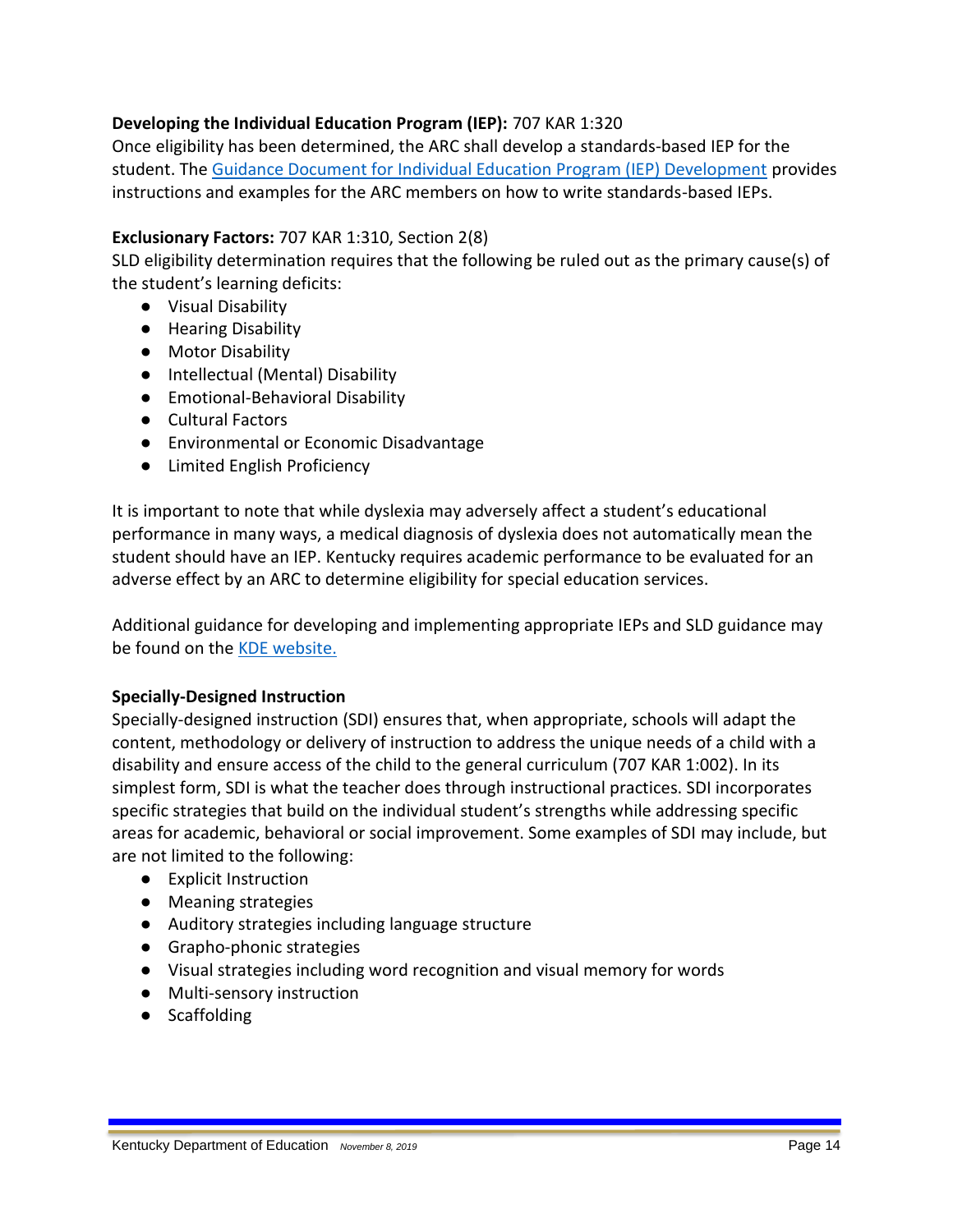- Decoding strategies
- Visual/Verbal clues
- Audio books/ Reader Programs
- Modeling
- Small group instruction
- Drill/ Repetition for mastery
- Time delay
- Auditory bombardment

## **Supplementary Aids and Services**

Supplementary Aids and Services (SAS) are aids, services and other supports provided in regular education classes or other education-related settings to enable a child with disabilities to be educated with nondisabled children to the maximum extent appropriate for that student. SAS in its simplest form is what the student will use to access the curriculum. Oral/visual presentation of materials above independent reading level

- Kinesthetic cues
- Graphic organizers
- Digitized materials
- Highlighted materials
- Tracking guides
- Extended time
- Sentence strips

## **Accommodations**

Accommodations are practices, supports or services "that change the way students access information and demonstrate their knowledge, skills and abilities; they do not change academic standards or expectations" (*Accommodations for Students with Dyslexia*, 2018). An accommodation is not intended to change content or give students an unfair advantage, rather they offer various approaches for students to access information and demonstrate their knowledge.

## **Section 504 Plan**

Section 504 is a part of the Rehabilitation Act of 1975 that prohibits discrimination based upon a disability. Section 504 is an anti-discrimination, civil rights statute that requires the needs of students with disabilities to be met as adequately as the needs of the non-disabled are met.

"An individual with a disability means any person who: (i) has a mental or physical impairment that substantially limits one or more major life activity; (ii) has a record of such an impairment; or (iii) is regarded as having such an impairment" [34 C.F.R. §104.3(j)(1)].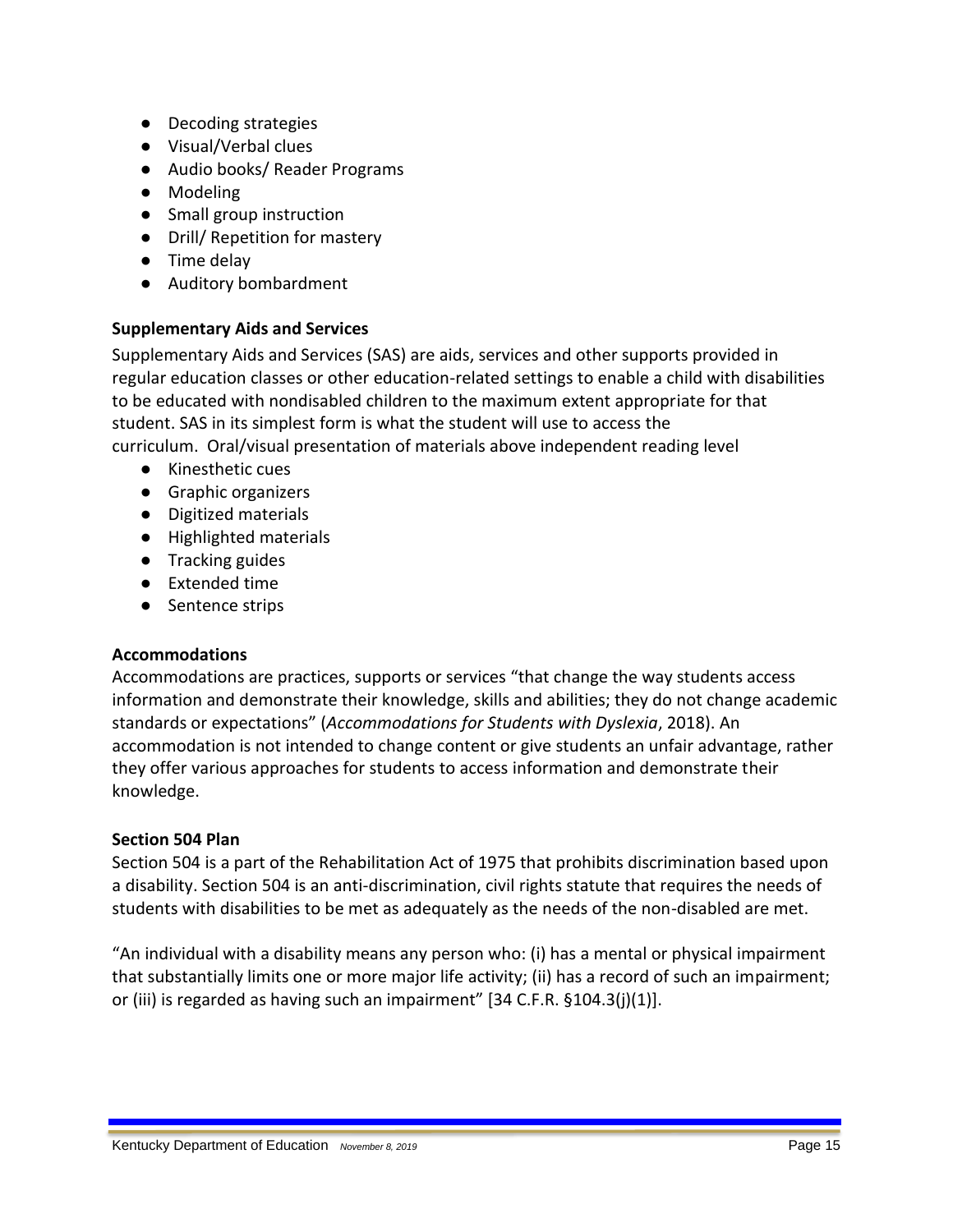In order to qualify for a Section 504 plan, the student must have a disability, long-term illness, or various disorder that "substantially" reduces or lessens a student's ability to access learning in the educational setting because of a learning-, behavior- or health-related condition.

Anyone can make a referral, such as parents or a doctor, the Office of Civil Rights (OCR) has stated in a staff memorandum that "the school district must also have reason to believe that the child is in need of services under Section 504 due to a disability" (OCR Memorandum, April 29, 1993). Therefore, a school district does not have to refer or evaluate a child under Section 504 solely upon parental demand. Placement decisions must be made group of persons who are knowledgeable about the child, the meaning of the evaluation data, placement options, least restrictive environment requirements and comparable facilities" [34 C.F.R. §104.35(c)(3)].

When determining whether a student is eligible for a 504 Plan, formalized assessments are not required. However, schools must review a variety of sources including grades over a period of time, observations, health records, discipline reports and any other pertinent sources of data. A single source of data such as a doctor's note should be not be used as the only determinant factor for a 504 Plan.

The 504 plan addresses the unique learning needs of students with disabilities and provides reasonable accommodations. These accommodations ensure students have equal access to school programs and activities to meet their learning needs. A 504 plan for dyslexia may include assessment accommodations that address the needs of the individual student.

There are various options for presenting materials and instructions that do not always require students to read standard print materials. Options include:

- Verbal instructions
- Repeating instructions
- Instructions or materials in recorded audio format (e.g., Storyline Online is an online free resource of books read aloud by celebrated actors)
- Larger print
- Fewer items per page
- Visual prompts (e.g., arrows, highlighted text)
- Speech-to-text software

Students also should be allowed alternate ways for demonstrating what they know. Some choices for response accommodations are:

- Answering verbally (e.g., to a scribe, to a recorder, directly to the teacher)
- Marking answers in a test booklet rather than on a separate sheet
- Point to the answer choice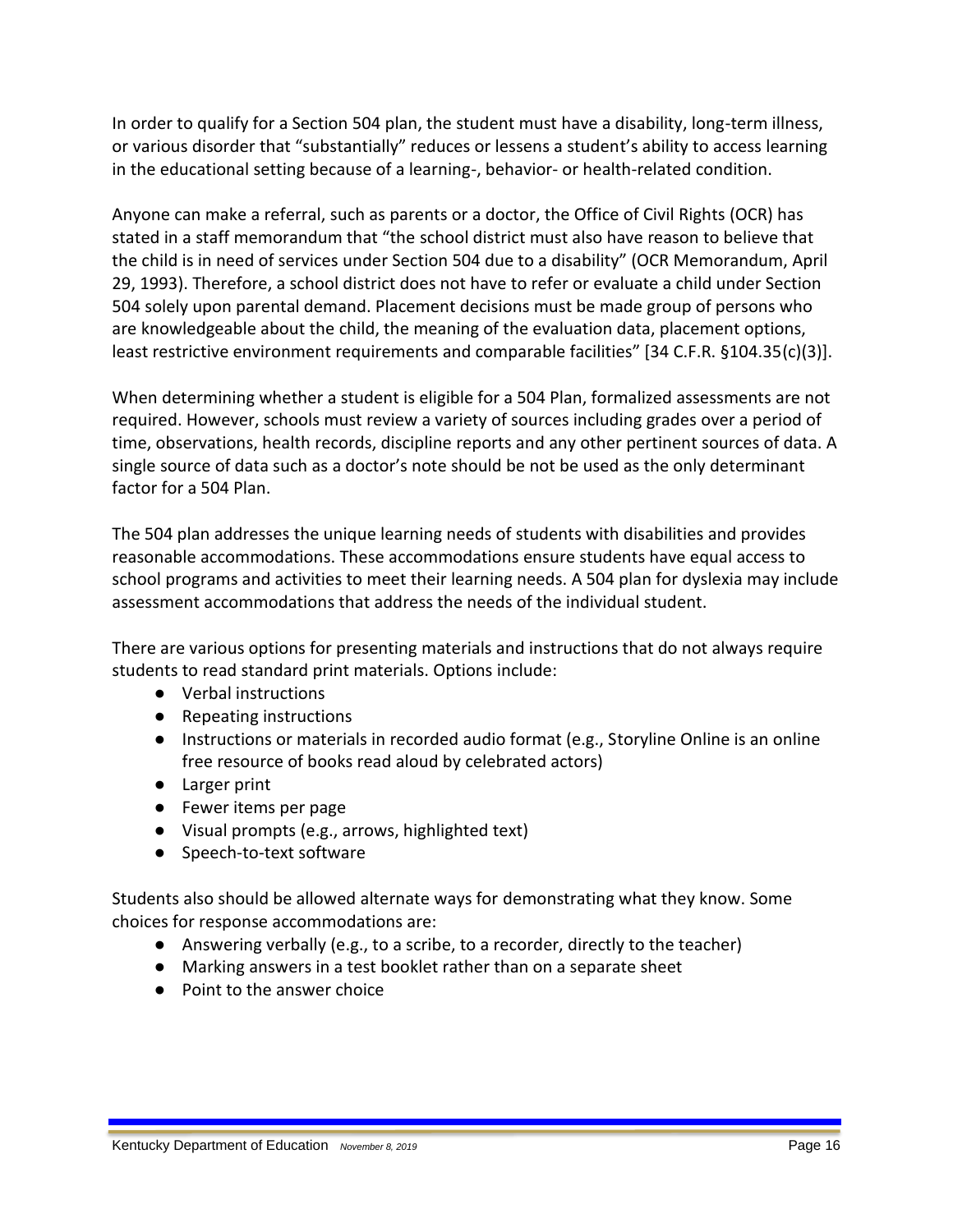Another consideration for accommodations is in classroom setting. Distractions should be eliminated as much as possible. Considerations include:

- Use of individual or small groups
- Reducing visual distractions
- Furniture configuration (e.g., direction facing, proximity to teacher)

This is not a comprehensive list of accommodations, but rather a beginning point for meeting specific needs of individual students. Just as dyslexia is not a term for any or all kinds of reading difficulty, interventions for dyslexia are not all-purpose solutions for any and all kinds of reading difficulty. It is imperative that assessment has distinguished the actual cause of a student's reading difficulty before an intervention is dedicated. Once the nature of the reading problem is known, appropriate interventions can be selected to meet the needs of the individual student.

## **Professional Learning**

In the KDE's Professiona[l Learning Guidance document](https://education.ky.gov/teachers/PD/Documents/KY%20Professional%20Learning%20Guidance.pdf) (2014), professional learning is defined as learning that "occurs among collegial groups of administrators and school staff who are united in their commitment to student learning. They share a vision, work and learn collaboratively, visit and review other classrooms and participate in decision making. The benefits to the educators and students include a reduced isolation of educators, better informed and committed educators and academic gains for students."

Effective professional learning is focused on individual improvement, school improvement and program implementation. Professional learning differs from professional development in the sense that professional learning is ongoing and focused on a single topic, skill or strategy that is chosen out of a desire or need to improve practice.

Ultimately when educators' knowledge, skills and dispositions change, they have a broader collection of strategies to use in their teaching practice. When educator practice improves, students have a greater likelihood of achieving results. When student results improve, the cycle repeats for continuous improvement.

This toolkit offers suggestions of topics, organizations and resources that can be useful professional learning and quality materials selection tools for educators and parents.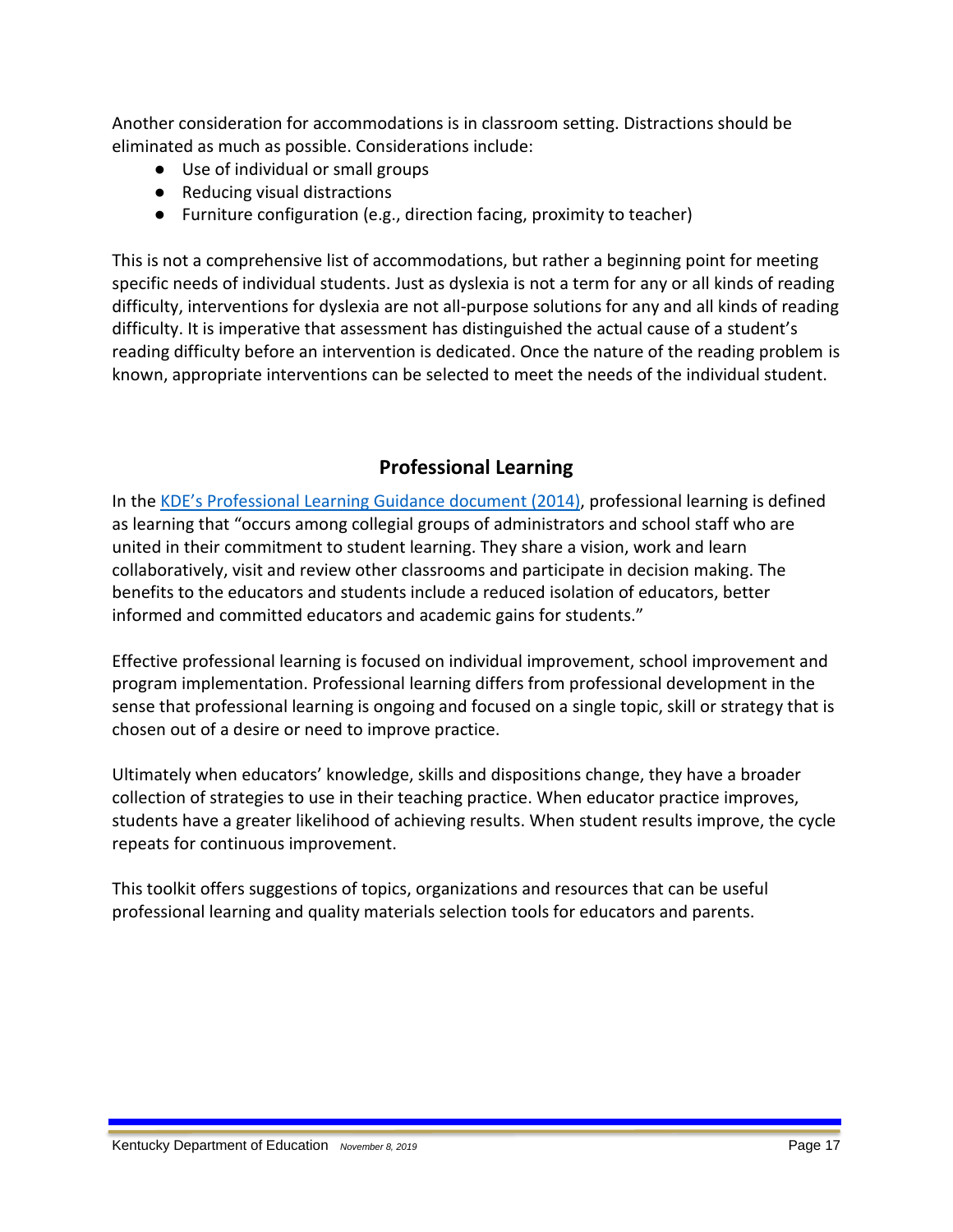## **Professional Learning Activities and Resources**

#### **KDE: Professional Learning Plans**

When planning professional learning, whether an individual growth plan or district-wide professional development (PD) plan, the KDE offers a [seven step guide](https://education.ky.gov/teachers/PD/Documents/7%20Steps%20PL%20-%20plan,%20implement,%20evaluate.pdf) from the *Guidance for* P*rofessional Learning* document that can help plan, implement and evaluate professional learning needs.

#### **The International Dyslexia Association (IDA)**

The IDA is an association dedicated to, "creating a future for all individuals who struggle with dyslexia and other related reading differences so that they may have richer, more robust lives and access to the tools and resources they need." Their website, [https://dyslexiaida.org/,](https://dyslexiaida.org/) hosts a variety of resources and information available to parents and educators.

#### **Understood.org**

[Understood.org](https://www.understood.org/en) is a non-profit organization whose mission is to empower parents and offer resources so they can make effective choices that move their children to success. They offer well-researched and practical information that's easy to apply to everyday life and learning. Sample topics include: multisensory approaches to reading and math, teaching methods, improving reading fluency, tips for improving reading comprehension and classroom accommodations.

## **What Works, An Introductory Teacher Guide for Early Language and Emergent Literacy Instruction Based on the National Literacy Panel Report (NELP, 2008)**

This book describes ways teachers can use the research effectively for early childhood instruction, assessment, curriculum choices and parental support for young children's language and literacy learning.

#### **Overcoming Dyslexia: What Does it Take?**

This one hour [webinar](https://dyslexiaida.org/idas-free-webinar-series/) by the International Dyslexia Association is an example of professional learning that is available through reputable associations. This webinar features an internationally respected reading teacher and educator, Patricia Mathes, Ph.D.

- Explains the basic components of effective instruction
- Explains how the nature of this instruction changes with each tier of instruction
- Provides the critical information schools need to ensure that scientifically sound instruction is provided to students who struggle to read at every tier of instruction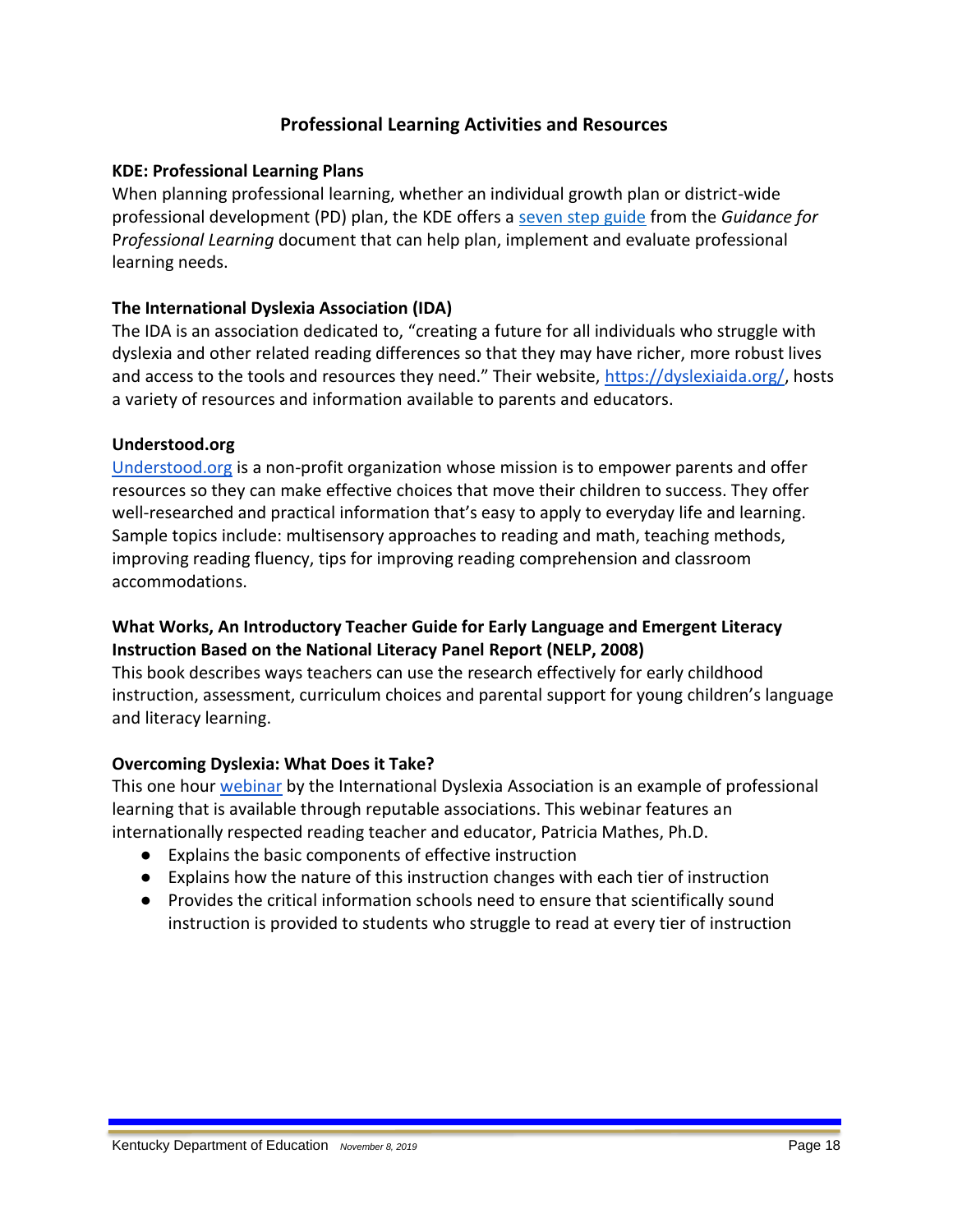#### **Dyslexia in the Classroom: What Every Teacher Needs to Know**

This [handbook,](https://dyslexiaida.org/dyslexia-in-the-classroom/) developed as a free resource by the International Dyslexia Association, helps open the door for all educators to have a better understanding of dyslexia and help every child reach his or her fullest potential. The handbook offers resources on topics such as:

- Signs and symptoms of dyslexia
- Classroom strategies, tips, tools

#### **Implementing Response to Intervention in Early Childhood Settings**

As educators move toward implementing Response to Intervention (RtI) in early childhood settings, they face many questions about the steps they should take to ensure effective implementation. In thi[s webinar,](http://www.readingrockets.org/webcasts/4001) offered by Reading Rockets, four nationally recognized experts in RtI provide guidance on establishing multi-tiered systems of support for young children, with an overview of the essential components of RtI, new instructional strategies, emerging approaches to measurement and the supports needed for success.

#### **Explaining Phonics Instruction: An Educator's Guide**

The International Literacy Association released this [literacy leadership brief](https://literacyworldwide.org/docs/default-source/where-we-stand/ila-explaining-phonics-instruction-an-educators-guide.pdf) in 2018 as a guide for further discussion of instructing the essential reading skill of phonics. The guide offers educators an overview of phonics instruction and thinking around when and how phonics is taught. This also is a helpful brief for parents.

#### **Reading Rockets: Launching Young Readers**

The Kentucky Educational Television (KET) Network offers a series on a [website](https://www.ket.org/series/RROC/) through PBS called *Launching Young Readers* that, "examines how children learn to read, why so many struggle and how adults can help them." Each episode in the series is about a half hour in length with topics helpful for educators and parents.

#### **Dyslexia Help: University of Michigan**

Dyslexia Help is a [website](http://dyslexiahelp.umich.edu/) designed to help users understand and learn about dyslexia and language disabilities. Their goal is to help individuals with dyslexia, as well as parents and other professionals. Their resources are organized and easily searchable. The "Tools" tab offers a wide selection of resources that are grouped by type and by age.

#### **The Yale Center for Dyslexia & Creativity: Parent Resources**

This center at Yale has a large number of resources for parents available [online](https://www.dyslexia.yale.edu/) under the categories "What Parents Can Do, School Strategies and Stories from Parents." Articles and videos share insight into dyslexia, strategies for moving forward and supports. There also are many educator resources parents could utilize.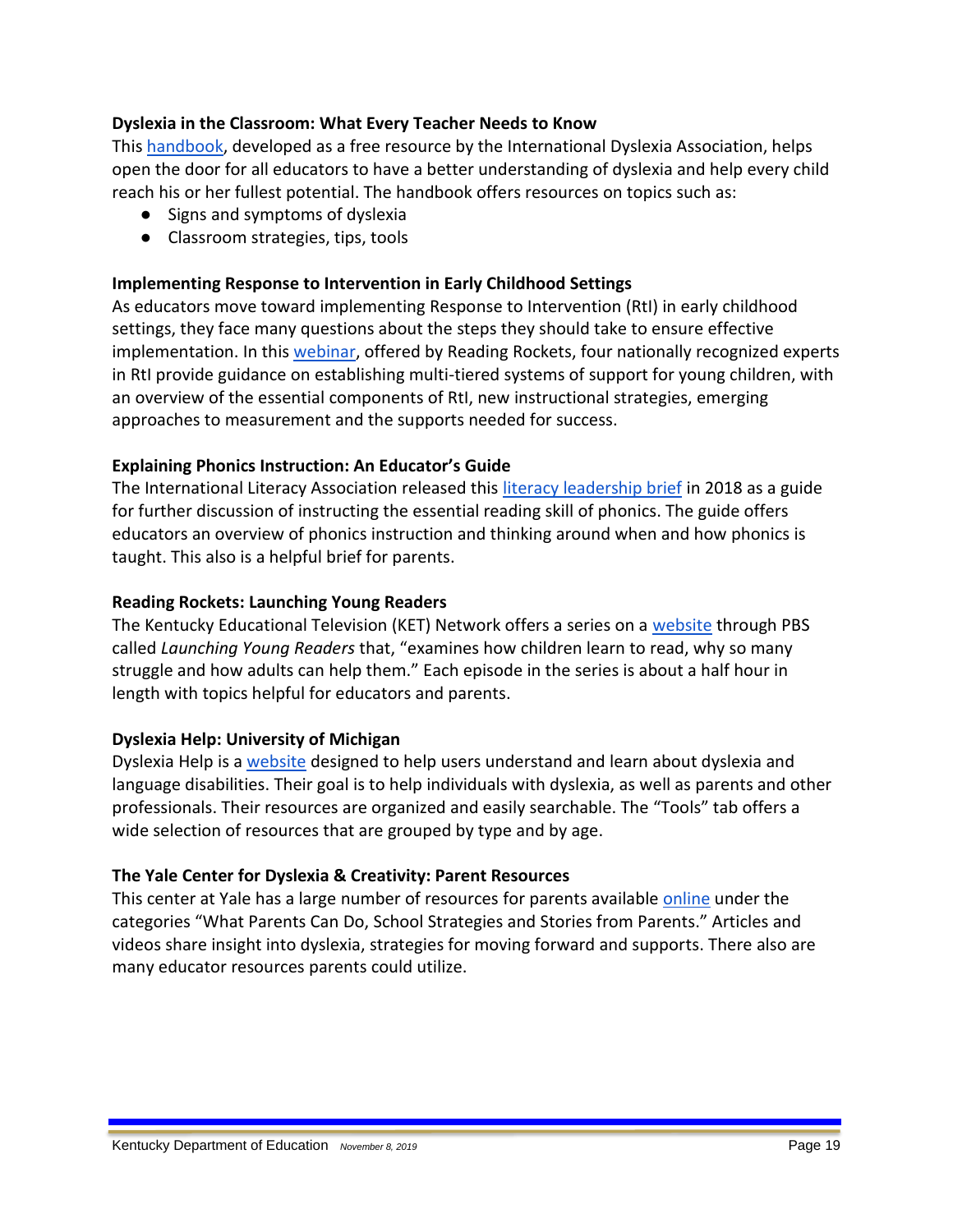#### **EdReports.org**

When making decisions about purchasing materials, [EdReports](http://edreports.org/) is a resource for helping to inform the selection of high-quality instructional materials. They reviewed nearly 500 reports, putting materials and resources through a rigorous vetting process and organized for easy access for educators.

#### **What Works Clearinghouse**

The U.S. Department of Education's [What Works Clearinghouse](https://ies.ed.gov/ncee/wwc/) (WWC) reviews studies that provide evidence for the effectiveness of different programs, methods and interventions. Based on their review, the WWC gives an overall rating to each to assist in materials and programs selection.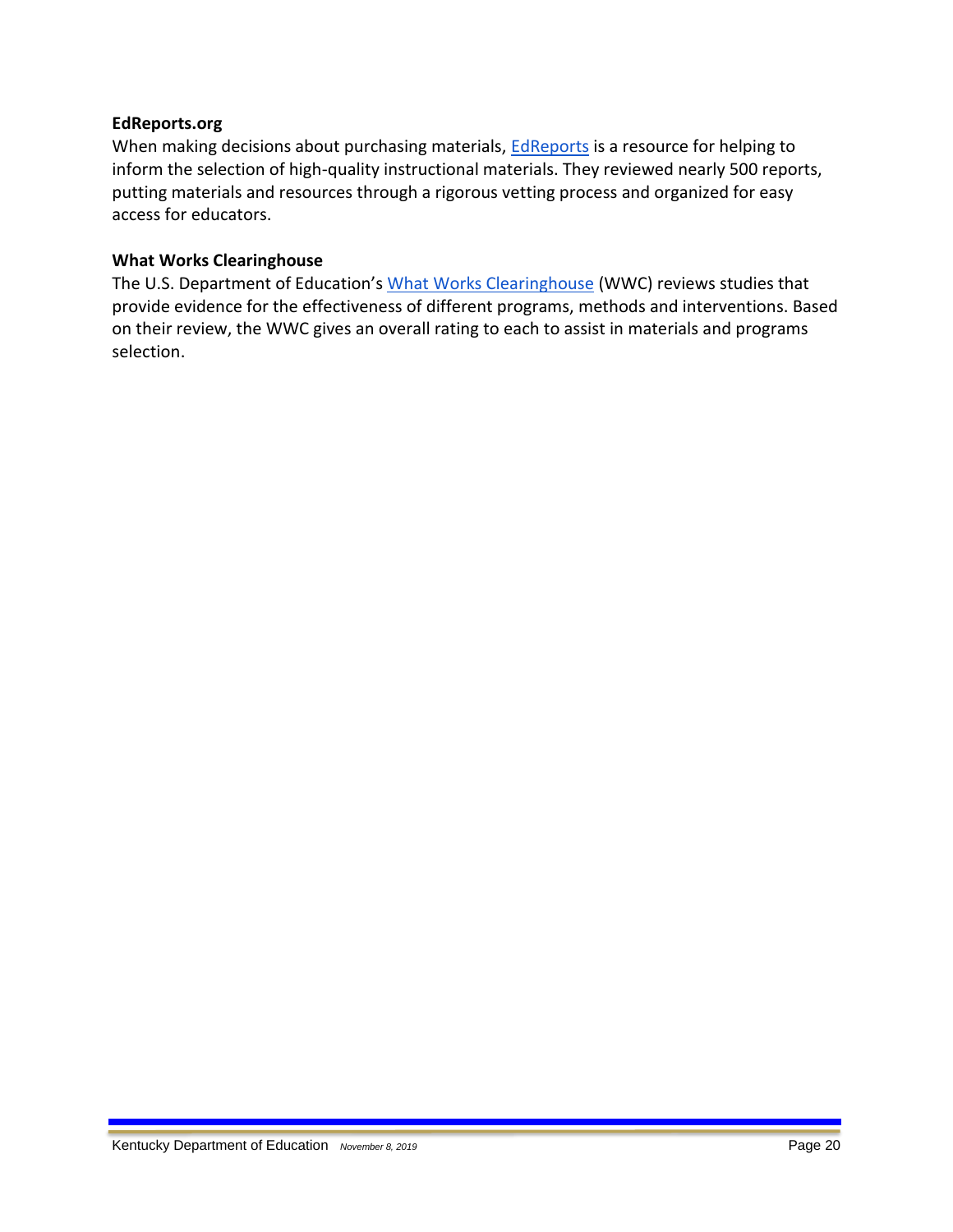## **References**

Accommodations for Students with Dyslexia. (2018). Retrieved from <https://dyslexiaida.org/accommodations-for-students-with-dyslexia/> Frequently Asked Questions. (n.d.). Retrieved from http://dyslexiahelp.umich.edu/answers/faq A Guide to Kentucky System of Interventions. (2012, June). Retrieved from https://education.ky.gov/educational/int/ksi/Documents/KSIRtIGuidanceDocument.pdf Hruby, G., Ph.D. (2018). *Dyslexia Toolkit Advisory* (pp. 1-19, Advisory Report). Prepared for the Kentucky Department of Education by the Collaborative for Literacy Development IEP Guidance and Documents. (2018, August 16). Retrieved from https://education.ky.gov/specialed/excep/forms/Pages/IEP-Guidance-and-Documents.aspx Kentucky Revised Statute 158.307. Retrieved from http://www.lrc.ky.gov/Statutes/statute.aspx?id=47745 Professional Learning: Kentucky Professional Learning Standards Guidance. (2014, September 30). Retrieved from https://education.ky.gov/teachers/PD/Documents/KYProfessional Learning Guidance.pdf Success Stories. (n.d.). Retrieved from https://dyslexiaida.org/success-stories-2/ Universal Screening: K-2 Reading. (2017). Retrieved from<https://dyslexiaida.org/universal->

screening-k-2-reading/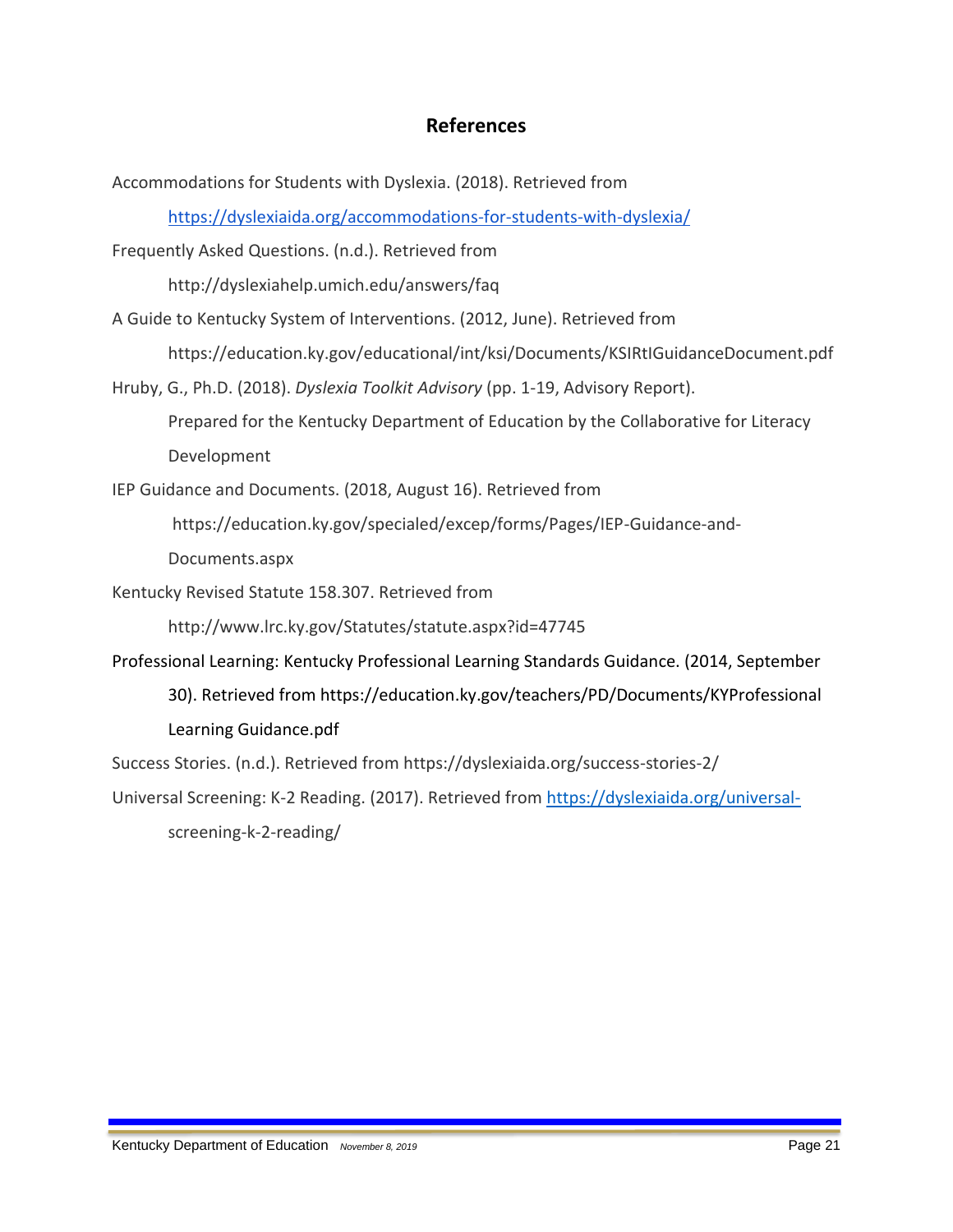## **Appendix A: Glossary**

**504 Plan** – Section 504 of the Rehabilitation Act of 1973 is a national law that protects qualified individuals from discrimination based on their disability. In the educational setting this means that schools must allow certain accommodations based on a diagnosed condition that meets these qualifications. A 504 plan is part of regular education-related services, not special education.

**Accommodations –** practices, supports or services provided to help a student access the curriculum and validly demonstrate learning. Accommodations are provided to support equitable access during instruction and assessments for students with disabilities and intended to lessen the impact of the student's disability on his or her educational achievement. Accommodations are individualized and based on a student's needs.

**Age Equivalent (AE) –** references the age at which an individual seems to be performing. This is usually indicated on test results from the Woodcock Johnson Test of Achievement or the Peabody Picture Vocabulary Test.

**Assistive Technology (AT) –** software, hardware, devices or services that increase, maintain or improve the functional skills and abilities of students with disabilities. An Assistive Technology Evaluation may be requested by staff or parents as part of the Individualized Education Plan (IEP) planning process. Identified services or devices are specified in the Supplemental Aids and Services section of the Individual Education Plan (IEP).

**Assistive Technology Device** – any item, piece of equipment or product system, whether acquired commercially, off the shelf, modified or customized, that is used to increase, maintain or improve the functional capabilities of a child with a disability. The term does not mean a medical device that is surgically implanted or the replacement of such a device.

**Comprehension –** the ability to understand what one is reading.

<span id="page-21-0"></span>**Decoding –** the ability to sound out letters and words. As readers learn which symbols (letters) are associated with certain sounds, they can start to make sense of printed words and translate them to speech. Decoding or "sounding out" a new word is sometimes called "word attack."

**Diagnostic Assessment** – an assessment often administered one-on-one, focused on gathering information about selected areas or domain of knowledge. It can provide educators with information about student needs in order to plan tailored instruction or intervention.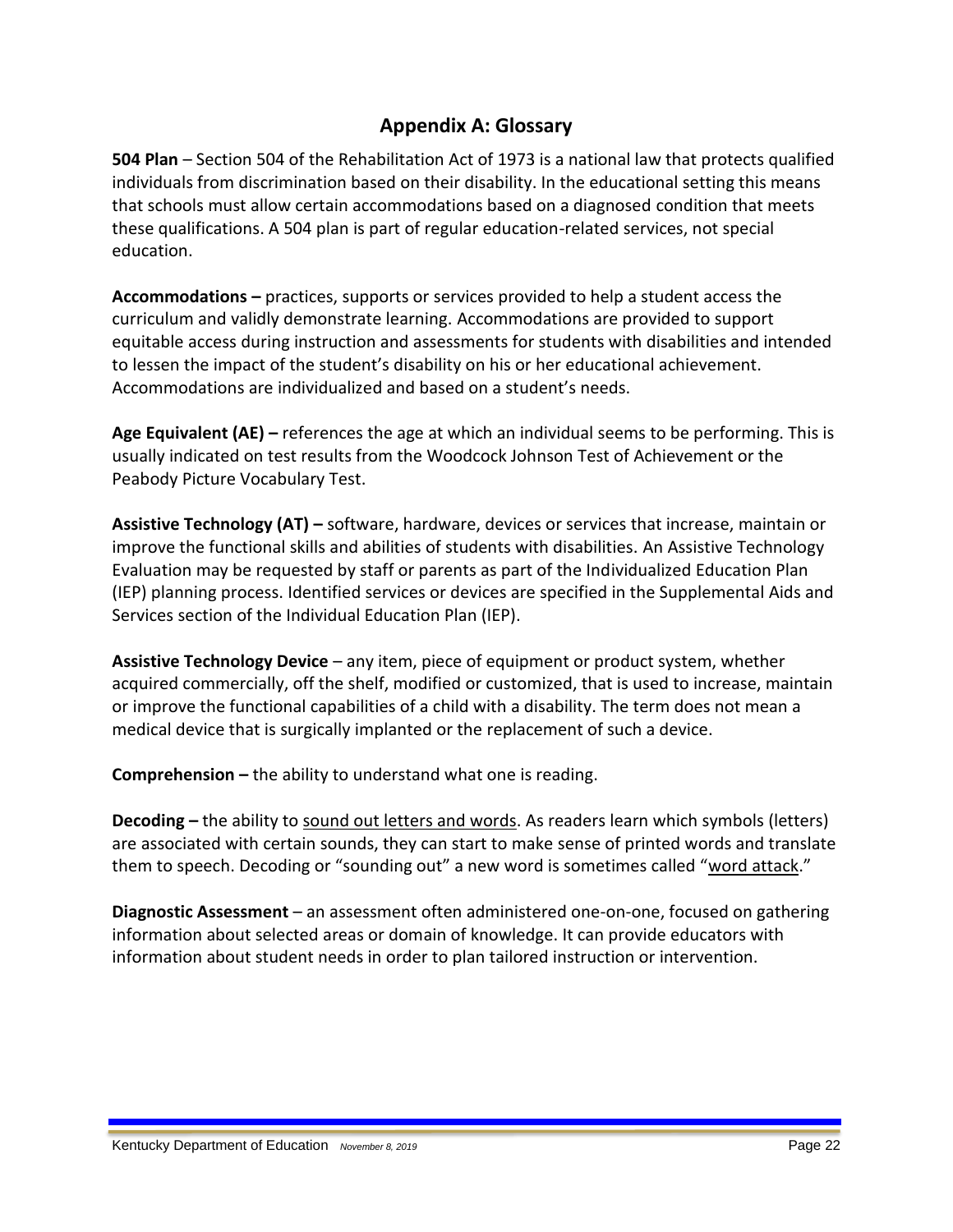**Differentiated Instruction** – an approach to teaching that provides different avenues for learning in terms of varying the content, process and product based on a student's readiness, interest and learning profile.

**Dyscalculia** – a mathematical disability in which a person has unexpected difficulty solving arithmetic problems and grasping math concepts, such as time, measurement and spatial reasoning.

**Dysgraphia** – lack of hand-eye coordination that may be causing poor handwriting. It refers to messages getting scrambled on route between the brain and the hand, making it difficult for the student to visualize what they want to print and what they are printing.

**Dyslexia** – a disability that is neurological in origin. It is characterized by difficulties with accurate and/or fluent word recognition and by poor spelling and decoding abilities. These difficulties typically result from a deficit in the phonological component of language that is often unexpected in relation to other cognitive abilities and the provision of effective classroom instruction. Secondary consequences may include problems in reading comprehension and reduced reading experience that can impede growth of vocabulary and background knowledge (*National Institutes of Health and International Association of Dyslexia).*

<span id="page-22-0"></span>**Encoding –** using individual sounds to build and write words.

**Fluency** – ability to read sentences correctly and quickly, without having to stop and decode every word. This leap in processing enables readers to focus on the meaning of a passage of text. Fluency is key to reading comprehension.

**Formative Assessment** – a wide variety of methods teachers use to conduct in-process evaluations of student comprehension, learning needs, and academic progress during a lesson, unit, or course. Formative assessments help teachers identify concepts that students are struggling to understand, skills they are having difficulty acquiring, or learning standards they have not yet achieved so that adjustments can be made to lessons, instructional techniques, and academic support.

The general goal of formative assessment is to collect detailed information that can be used to improve instruction and student learning *while it's happening*. What makes an assessment "formative" is not the design of a test, technique or self-evaluation, per se, but the way it is used—i.e., to inform in-process teaching and learning modifications.

**Independent Education Evaluation (IEE)** – an evaluation conducted by a qualified examiner, who is not employed by the school district.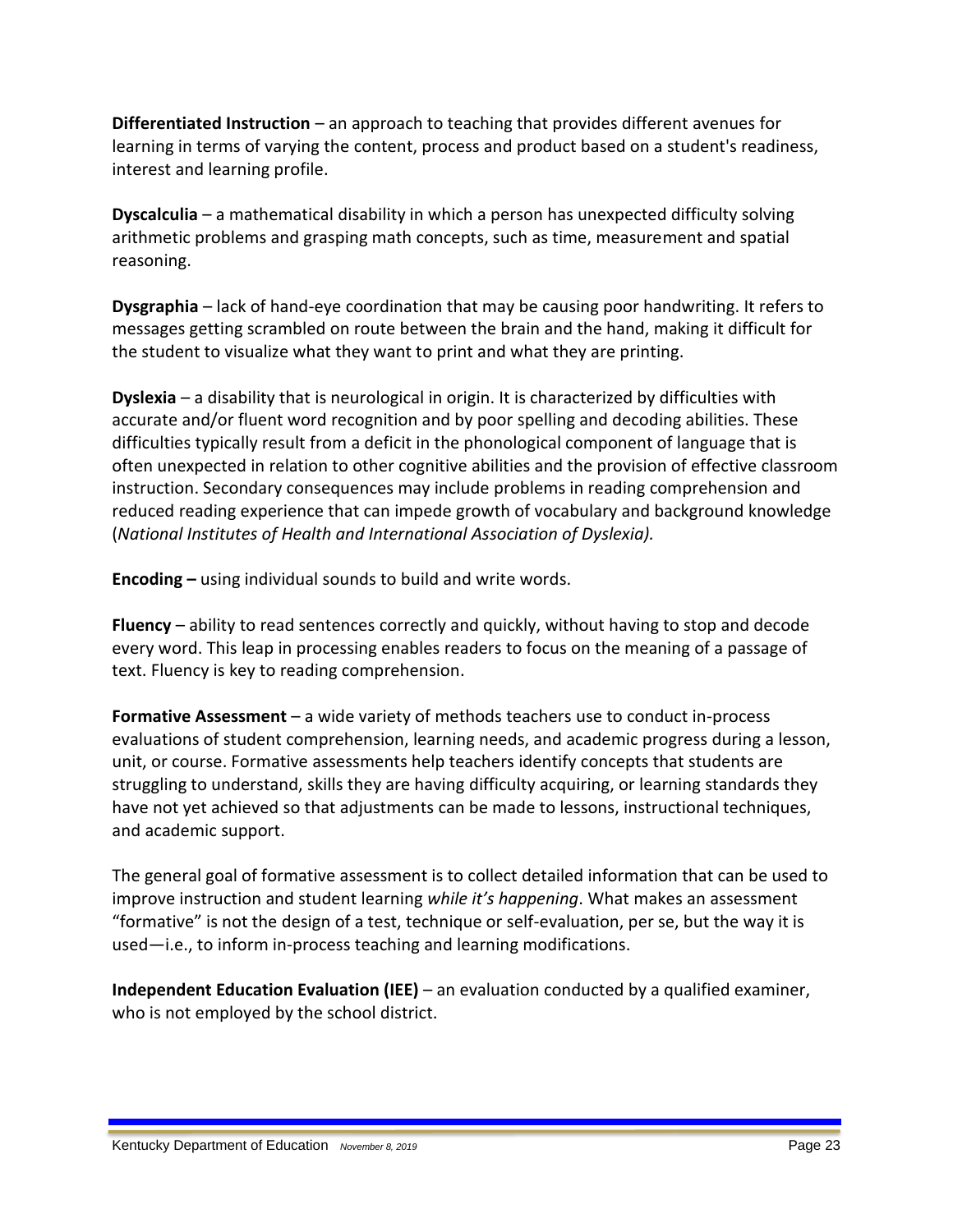**Individuals with Disabilities Education Act (IDEA)** – a federal law that requires schools to serve the education needs of eligible students with disabilities in the least restrictive environment through an individualized education program reasonably calculated to enable the student to make progress appropriate in light of the student's circumstances.

**Individualized Education Program (IEP)** – an evaluation conducted by a qualified examiner who is not employed by the school district. 707 KAR 1:002, Section 1 (33). **Individual Education Program or IEP** – a written statement for a child with a disability that is developed, reviewed and revised in accordance with 707 KAR 1:320.

**Intervention** – evidence-based, systematic and explicit instruction that targets a specific area of need. It is provided in addition to core instruction and is intentionally designed to increase performance in relation to a specific, measurable goal. Interventions must be based on valid and current performance data, delivered with fidelity and require ongoing progress monitoring.

**Letter-Sound Correspondence** – the relationship between a letter or letter combination and a single sound. For example, the letter "j" and the letter combination "dge" both make the sound heard in the beginning of the word "jump." An understanding of letter-sound correspondence (also called grapheme-phoneme correspondence) is essential for decoding a new word.

**Multisensory Approach** – a way to teach reading and spelling that engages the senses of sight, sound, motion and touch. Multisensory approaches emphasize how a letter or word looks and sounds. Instruction includes what a person's lips and tongue need to do to produce particular sounds and what arms and hands need to do to write each letter of the alphabet.

**Phoneme** – the smallest units of sound that are used to form words. For example, *peek* has three phonemes: /p/, /ē/, and /k/.

<span id="page-23-1"></span>**Phonemic Awareness** – noticing and identifying individual sounds in spoken words. Readers who are aware of the different phonemes in a word can start putting them together ("b-a-t" becomes *bat*). This is called phonemic blending. Readers can also move in the opposite direction and break a word into different phonemes (pulling apart *bat* into "b-a-t"). This is called phonemic segmentation.

**Phonics** – the relationship between letters and the sounds they make. This knowledge is essential to a reader's ability to sound out or decode and to spell or encode words.

<span id="page-23-0"></span>**Phonological Awareness** – identifying the sounds of words and word parts. Readers who have this awareness can find words that rhyme (*cat and hat; wavy and gravy*) and identify words that start with similar sounds (*dancing* and *dogs*).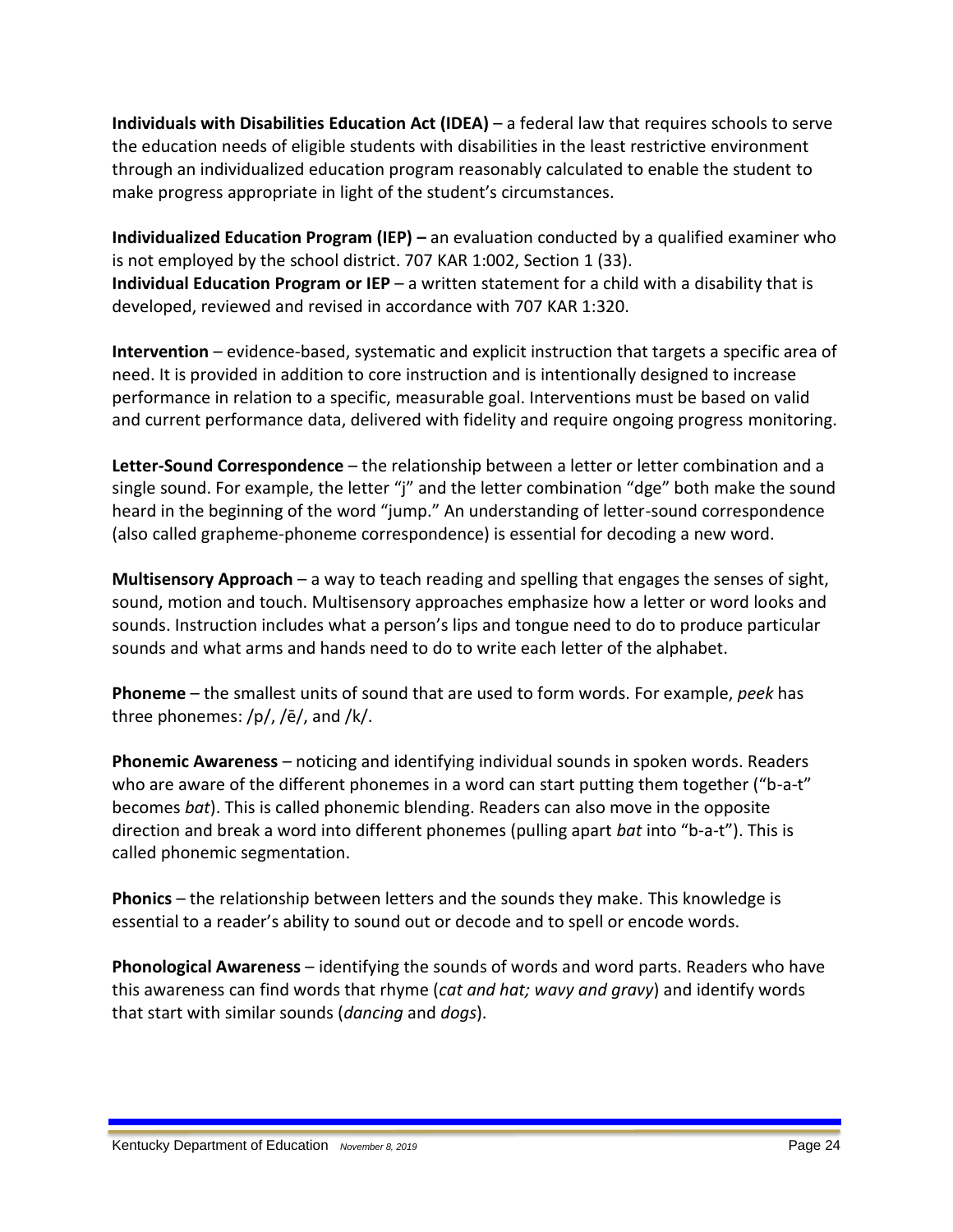**Phonological Processing** – distinguishing between different sounds within words. Children who struggle with this may leave out key sounds (saying *boom* instead of *broom*) or substitute some sounds for others (saying *tat* instead of *cat*). Difficulties with phonological processing are common in young children, but continuing difficulties can present many challenges by the second or third grade.

**Prognosis** – an estimate of the course and outcome of a disease/disorder, which represents a performance profile at the time of diagnosis but is rooted over time. For example, a speechlanguage pathologist may state in an initial evaluation that "the prognosis for attaining these objectives is fair."

**Rapid Automatic Naming** – a skill requiring fast and effective retrieval from information about phonology from long-term memory and being able to use the information effectively. Examples include quickly naming a list of objects, letters or numbers.

**Response to Intervention (RtI)** – a scientific, research-based approach developed to provide a collaborative problem-solving framework to address the learning needs of students who are not achieving at a rate with their peers, using grade-specific benchmarks. Student outcome data is the determining factor for either increasing or changing the research-based instruction or intervention being used to help the student achieve academically. RtI is a multi-step process, with systematic monitoring and is routinely implemented prior to assessing a student for special education services.

**Rime** – word parts that refer to a spelling pattern. Rimes begin with a vowel sound and end before the next vowel sound (not a silent vowel). Example: c**at**, h**at**, b**at**, s**at.** 

**Sight Words** – words that are memorized or easily recognized without being decoded in a sound-by-sound manner. These tend to be high-frequency words. During reading instruction, words that do not follow basic rules of phonology ("exception words") are usually explicitly taught as sight words. Examples include "there" and "again." These can be particularly difficult for a young child with reading difficulties or dyslexia.

**Specially Designed Instruction** – adapting as appropriate in content, methodology or delivery of instruction to address the unique needs of the child with a disability and to ensure access of the child to the general curriculum included in the *Kentucky Academic Standards*, 704 KAR 3:303 or 704 Chapter 8.

**Specific Learning Disability (SLD)** – a disorder that adversely affects the ability to acquire, comprehend or apply reading, mathematical, writing, reasoning, listening or speaking skills to the extent that specially designed instruction is required to benefit from education. The SLD